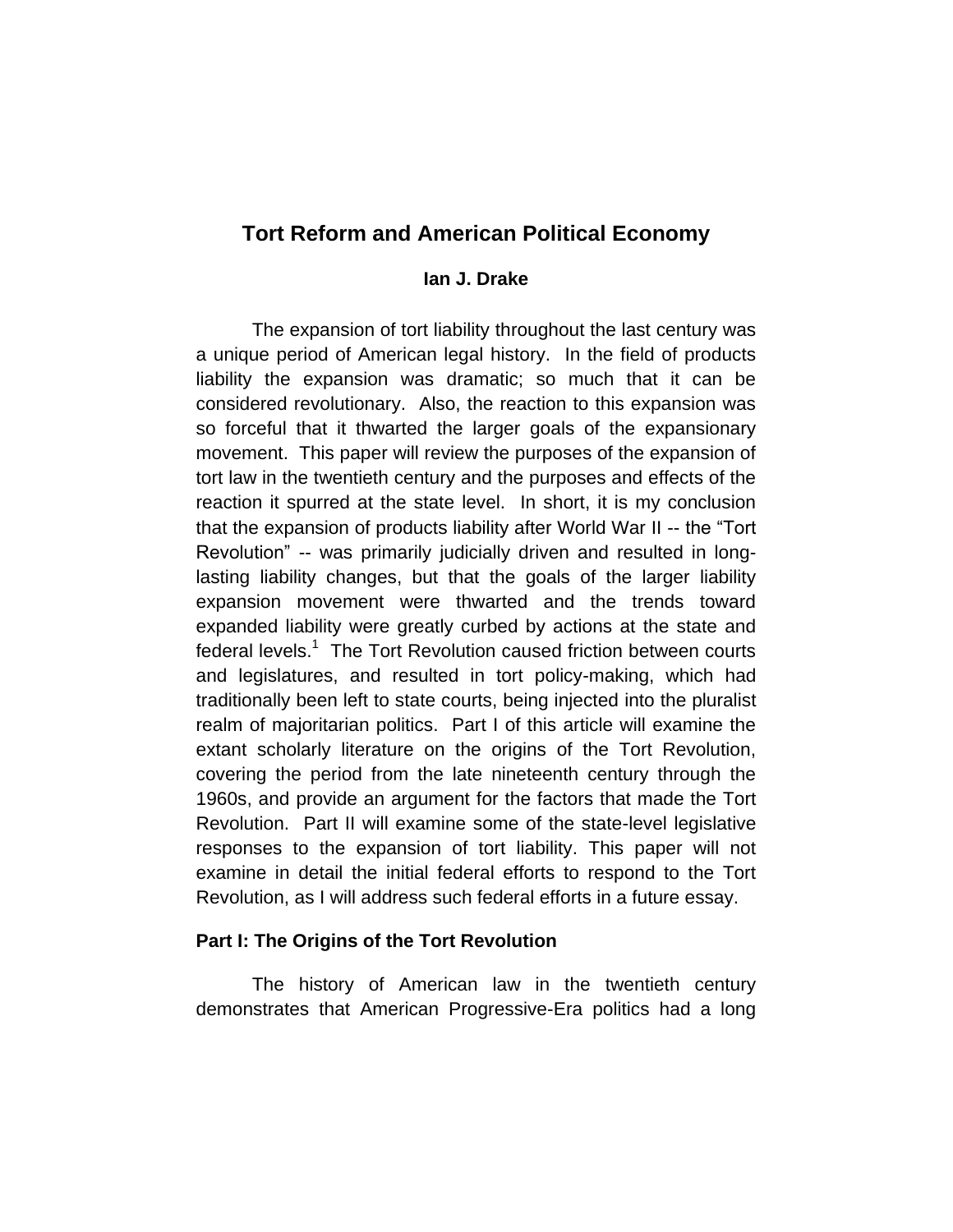reach. Tort law, or the law governing intentionally and carelessly wrongful acts (other than contract law), was dramatically expanded during the twentieth century. As torts scholar William Prosser once noted, tort law is "a battleground of social theory."<sup>2</sup> From the Progressive period through the 1960s, American legal progressives, specifically legal academics and state court judges, successfully waged this battle in the area of defective products law. One of the central tenets of progressive politics was the need to regulate businesses in order to have them better serve and protect the consumer in the modern industrial economy. Some progressive reformers thought that greater consumer protection could be achieved by expanding the liability of the makers of defective goods that injured consumers. At the turn of the twentieth century under the law of all states in the United States the maker of a defective good was liable only to those with whom he had a contract of sale.<sup>3</sup> This rule was derived from a British case, *Winterbottom v. Wright*  $(1842)$ ,<sup>4</sup> wherein a postal employee was injured while riding on a carriage, which was purchased by the post office (the employer) from the carriage maker.<sup>5</sup> The "*Winterbottom* rule" -- an injured person can recover for a manufacturer's defective product only if that person has a contract of purchase with the manufacturer -- was adopted as the rule throughout America.<sup>6</sup>

Yet, the emergent American industrial economy was one wherein consumers often bought mass-manufactured goods directly from retailers or wholesalers, less so from manufacturers. This was a hallmark of the "modern industrial economy," goods were assembled or manufactured in one location and shipped to many different wholesale or retail locations for sale to consumers. Face-to-face dealing between buyer and maker became an artifact of the nineteenth-century past. Progressives argued for a new tort system that would socialize costs by making manufacturers responsible. Those costs would then be borne by the general consuming public in the form of higher prices. For example, in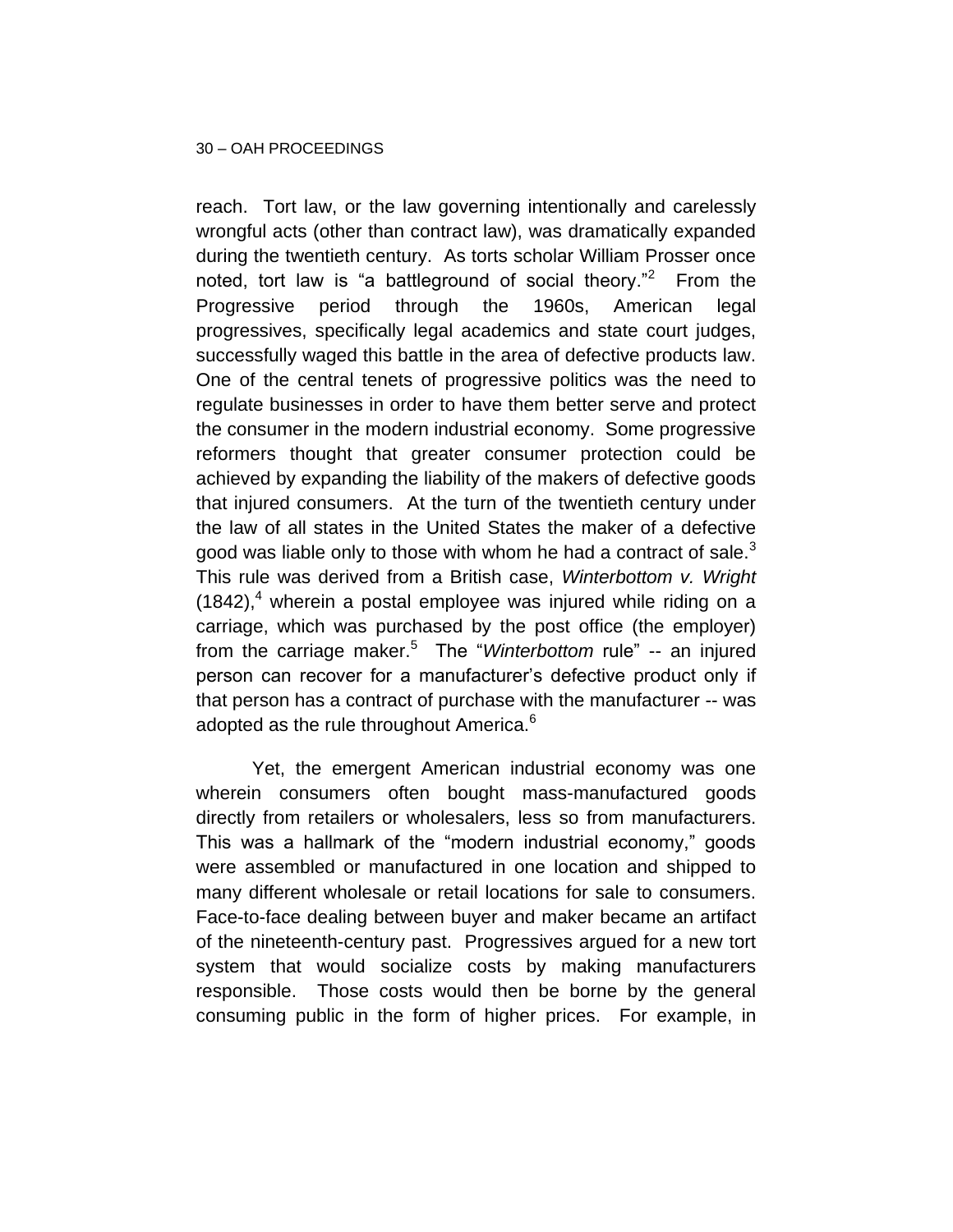1906 legal academic Roscoe Pound argued that the prevailing common law rule regarding purchases of goods, *caveat emptor* ("buyer beware"), was a "scheme of individual initiative" that was "breaking down" in "our modern industrial society."<sup>7</sup> In 1914, Pound argued for strict product liability, contending that "in the exigencies of social justice" businesses could best "bear the loss" arising from activities that led to injury, even when neither party was at fault. He referred to this as liability for the "enterprise."<sup>8</sup>

Change in the common law system has been described as occurring incrementally, over long periods of time, through the "accretion" of cases. Yet, the law of products liability changed rapidly in America. For example, a New York case, *MacPherson v. Buick Motor Co.* (1916),<sup>10</sup> was important in changing American products liability law from the *Winterbottom* contractual standard to a fault-based negligence standard. In *MacPherson*, a defective automobile injured the buyer. The consumer sued the Buick dealer, claiming it was negligent for failing to ascertain the defect.<sup>11</sup>

Judge Benjamin Cardozo authored the majority opinion for the New York Court of Appeals in *MacPherson*. Cardozo wrote that when a product was negligently made, then it became "a thing of danger." Any defective good exposed the manufacturer to liability for the negligence that led to the good's faulty condition.<sup>12</sup> Cardozo was mindful of, and subtly acknowledged, the public policy arguments that underlie the decision. He implicitly echoed the Progressives' arguments regarding consumers in the modern industrial state: "We are dealing now with the liability of the manufacturer of the finished product, who puts it on the market to be used without inspection by his customers."<sup>13</sup> Under such conditions, a manufacturer was liable for the tort of negligence - regardless of whether any contract existed between it and the ultimate consumer.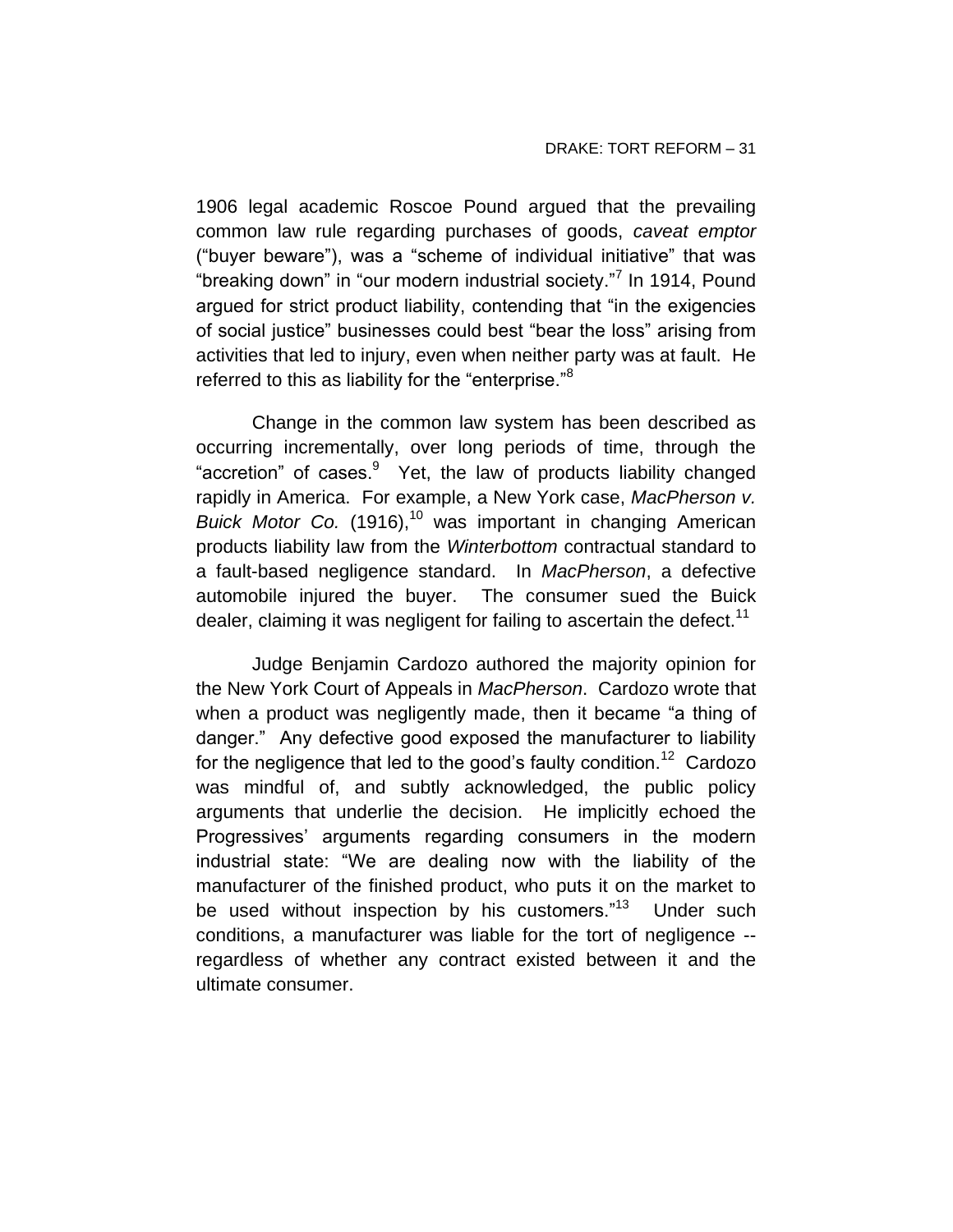#### 32 – OAH PROCEEDINGS

As John Goldberg and Benjamin Zapursky have noted, *MacPherson* arguably introduced moral fault-based concepts of tort law into products liability law, an area theretofore dominated by contractual concepts ever since American courts adopted the Winterbottom rule.<sup>14</sup> Although a plaintiff would still need to prove that a manufacturer had been negligent in making the product and that the product was defective, the *MacPherson* case portended a considerable expansion of the manufacturer's liability because ultimate consumers were able to recover against the negligent manufacturer. There is some disagreement on how broadly and quickly other states' courts adopted *MacPherson*. Enthusiast William Prosser considered it a watershed in the early twentieth century, claiming it soon became the majority rule in the nation.<sup>15</sup> However, more recently, George Priest has noted that only a few jurisdictions had adopted the *MacPherson* approach by 1960.<sup>16</sup> Nevertheless, many contemporary scholars consider *MacPherson* a significant case, likely because of several factors: well known jurist Benjamin Cardozo wrote the opinion, the case was decided in New York state, and, most importantly, the case was the first to establish a rule that was eventually followed by a majority of states by the 1960s. $17$ 

The expansion of products liability in the 1960s was, in the words of enthusiast Robert Keeton, "abrupt." Between 1960 and 1966 products liability shifted throughout much of the nation from contract-based and negligence-based, fault-oriented standards to a strict liability, no-fault model.<sup>18</sup> From the early 1960s through the early 1970s approximately 39 American states adopted some form of strict liability for makers of defective products. (By 1986, strict liability had been adopted in 45 states, either by court decision or statute.)<sup>19</sup> State courts managed a swift and dramatic reorientation of tort law – namely in products liability law -- from a conservative regime of individualistic rules of liability to a progressive, liberal regime of socialized risks and costs. Some scholars have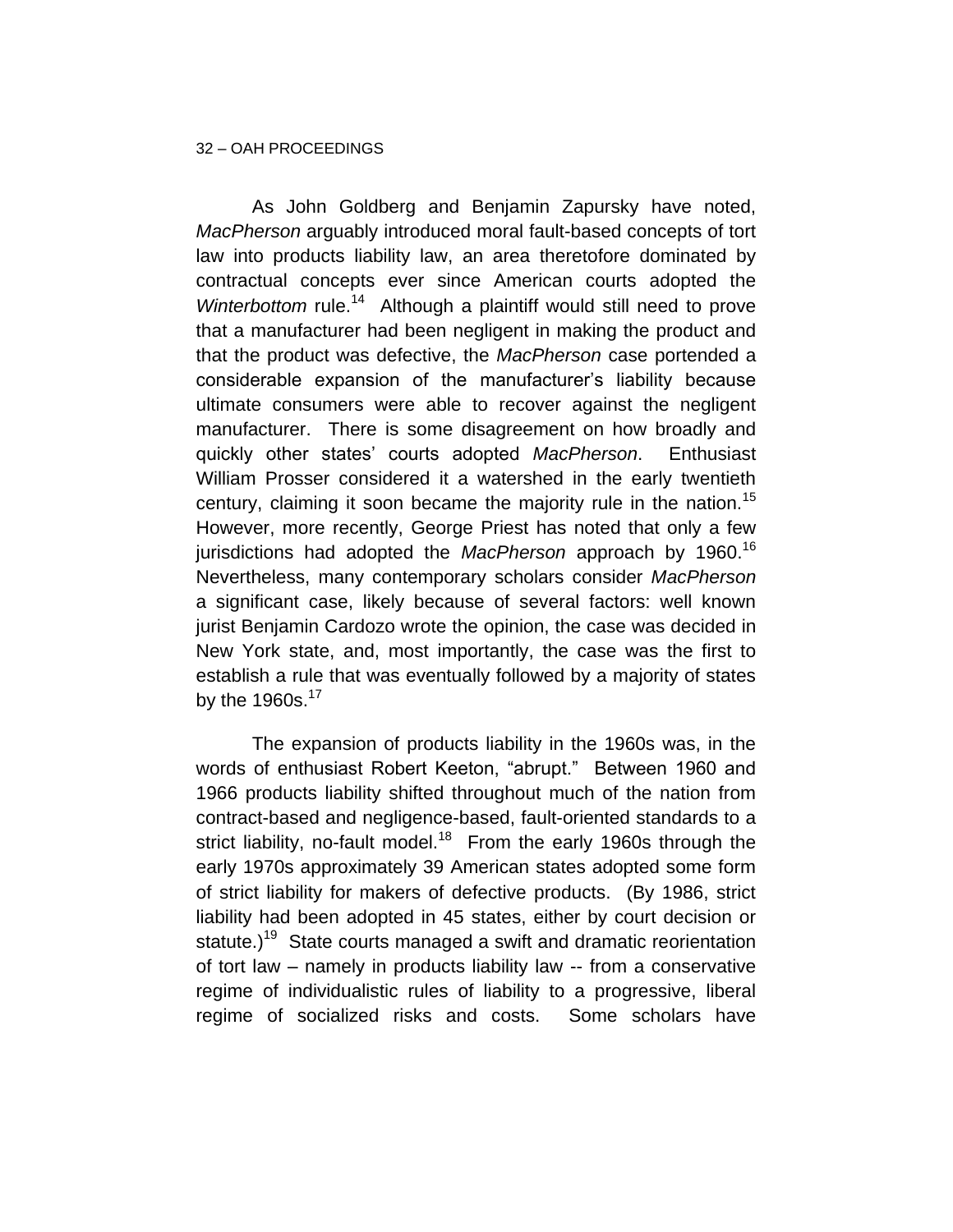contended that absolute liability was the end result of these doctrinal changes, while others have contended the courts were simply making decisions about who should bear the responsibility of loss on a case-by-case basis, and still others have argued that the changes simply removed barriers to plaintiff recovery.<sup>20</sup> The evidence suggests this was a broad attempt on the part of state court judges to create a no-fault system. That is, this was a tort revolution in the area of products liability: the overthrow of a moral fault-oriented tort regime and its replacement by a compensatory, no-fault tort regime.<sup>21</sup>

Strict liability was liability without regard to fault. That is, a plaintiff was not required to prove a defendant had been negligent in order to recover; the plaintiff merely had to prove the product was "defective." This was a system that sought to make manufacturers veritable insurers of their goods.<sup>22</sup> As California Supreme Court Justice Roger Traynor, author of one of the seminal strict liability cases of the 1960s put it, the objective of strict liability was to help effectuate "[t]he transition from industrial revolution to a settled industrial society."<sup>23</sup>

Many legal scholars have traced the history of liability expansion from the early nineteenth century through the 1960s, with an emphasis state court decisions that changed particular states' liability for defective products from contractual liability to strict liability. These accounts concentrate on the importance of state court judges' views on risk spreading and achieving compensation for injured consumers in the modern industrial society. James R. Hackney, Jr. has argued that it was extra-legal philosophical ideas -- what Hackney termed "pragmatic instrumentalism," the combination of philosophical pragmatism, institutional economics, and legal realism -- of the late nineteenth century that greatly enabled the academic and judicial effort to expand liability in the twentieth century.<sup>24</sup> Additionally, these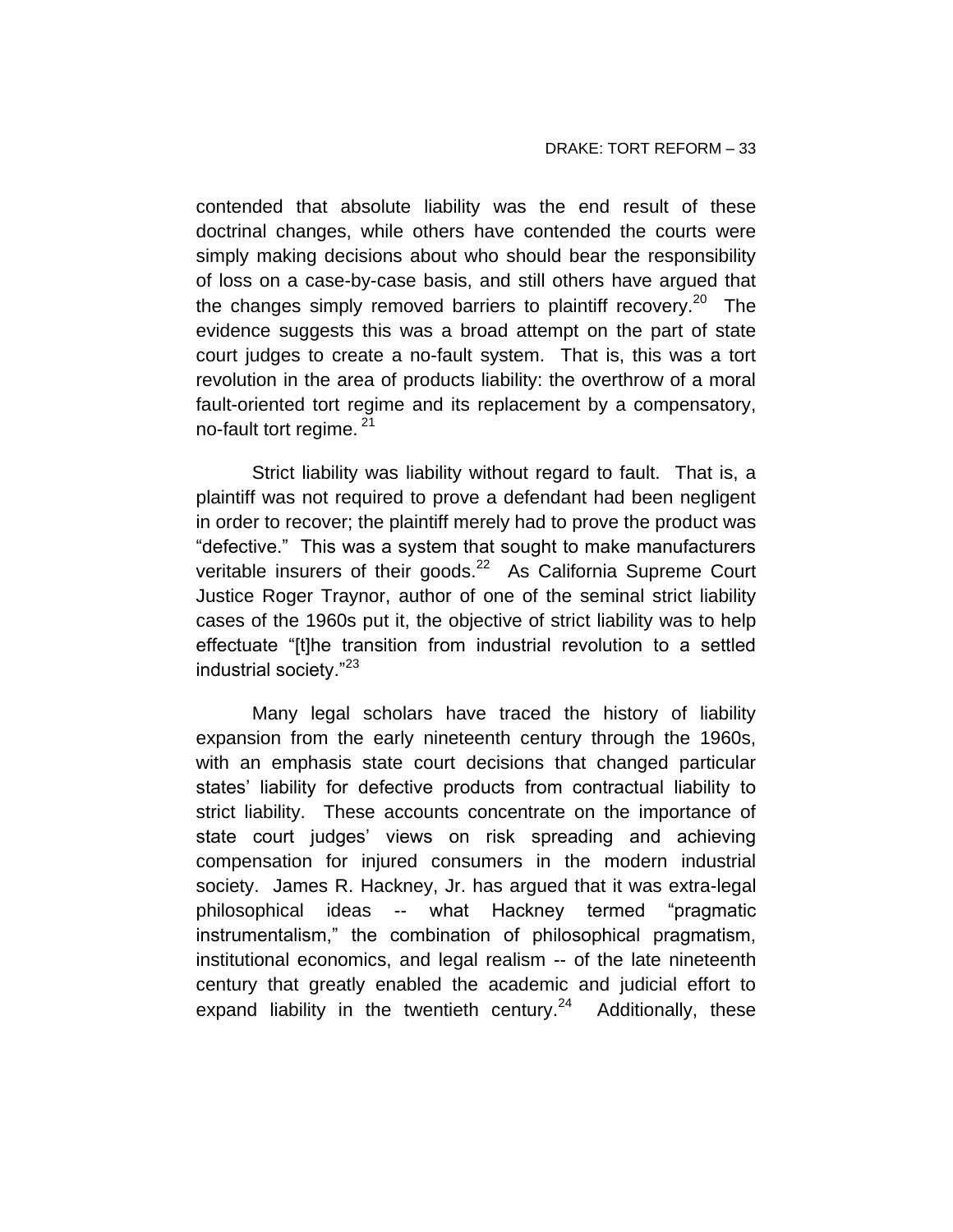accounts review the role of legal academics, particularly those academics at the American Law Institute in Philadelphia, who in the early 1960s promulgated scholarly "restatements" of the common law that advocated for strict liability. $25$  Although state court judges ultimately effectuated the revolution in the 1960s, it was instigated and publicly advocated by legal academics from the Progressive Era through the 1960s. George Priest, a leading proponent of the mandarin-led revolution view, has argued that Progressive-era academics and, later in the 1960s, state court judges sought to extend liability in order "reduce the accident rate and help the poor."<sup>26</sup> Priest has contended that the ideas of three individuals were key in producing the expansion of liability in the 1960s: academics Fleming James, who wrote about the socialization of risk, and Friedrich Kessler, who wrote about the dangers of adhesion contracts and market power, and William Prosser, a midcentury legal academic who wrote in favor of expanded liability, coalesced to form a unified theory of "enterprise liability." These theories served as the intellectual basis for state courts to expand liability for defective product in the  $1960s.<sup>27</sup>$ 

Other scholars, such as William M. Landes and Richard A. Posner, have argued that the expansion of liability was the logical consequence of the impersonal forces of the Industrial Revolution in America, namely the increased "complexity of products" since the  $19<sup>th</sup>$  century and increased urbanization during the twentieth century. Landes and Posner argued expanded liability was logical because economic efficiency was served by such expansion. $^{28}$ Landes and Posner's arguments suggest that expanded liability was almost inevitable because of the efficiencies to be obtained through requiring manufacturers to bear the costs of injuries caused by defective products. Sally H. Clarke has argued that liability rules, particularly under the *Winterbottom* contract standard, shaped how auto-manufacturing companies structured their operations and tried to create efficiencies in light of liability limits.<sup>29</sup>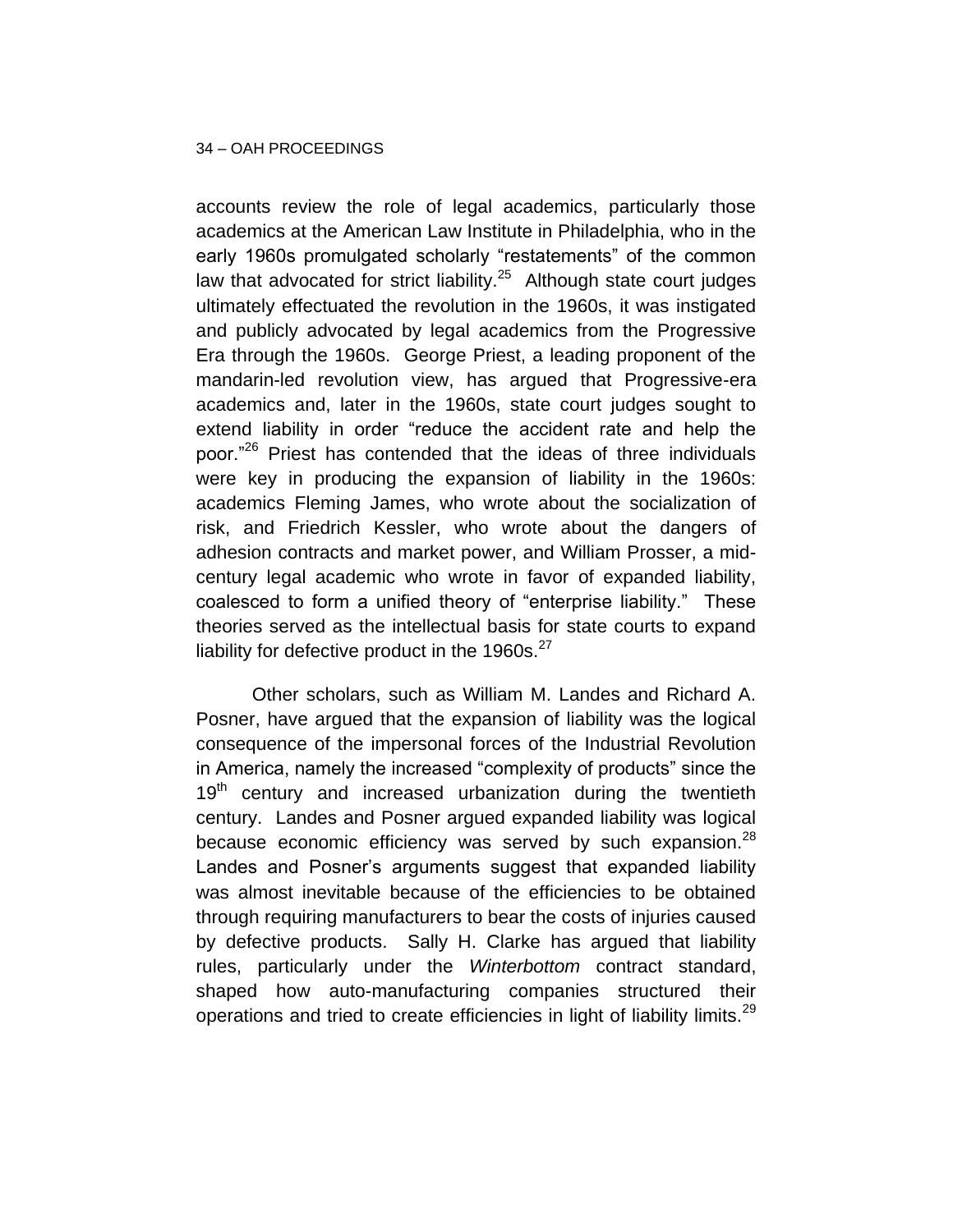Clarke has demonstrated how rules can shape behavior, but it is important to observe that the rules could be and were the conscious policy choices of judges.

Still other scholars have merged these approaches and argued that tort law was reformed because of conscious policy choices *in response to* the impersonal, structural conditions of the modern industrial state. For example, John Fabian Witt has argued that the product liability expansion of the mid-twentieth century was the unintended consequence of late-nineteenth century arguments by scientific management enthusiasts to design firms that could comprehensively control their operations.<sup>30</sup>

Perhaps the most influential of the early 1960s cases was decided by the California Supreme Court in 1963 under the leadership of Justice Roger Traynor: *Greenman v. Yuba Power*  Products, Inc.<sup>31</sup> The case involved a defective power tool and the California Supreme Court held the manufacturer strictly liable for the plaintiff's injuries. Justice Roger Traynor, the author of the unanimous opinion in *Greenman*, later proclaimed that "the whole purpose of strict liability [was] to get away from notions of fault." $32$ Yet, Justice Traynor could not escape the fault-orientation when in explaining *Greenman* he wrote that manufacturers could no longer effectively say: "We let our victims fall where they may, redressing only the injuries of the [contractual] privity-privileged."<sup>33</sup> **State** courts thereafter that adopted strict liability usually cited *Greenman*.

One question that lingers and remains debatable is why the changes in tort law occurred so quickly and extensively, roughly between 1960 and 1964. The massive and rapid adoption of strict liability by a majority of state courts in the 1960s may appear to have been inexorable, especially if one agrees with the rationale offered in support of strict liability: that no-fault liability is necessary in a complex commercial society with vertical distribution chains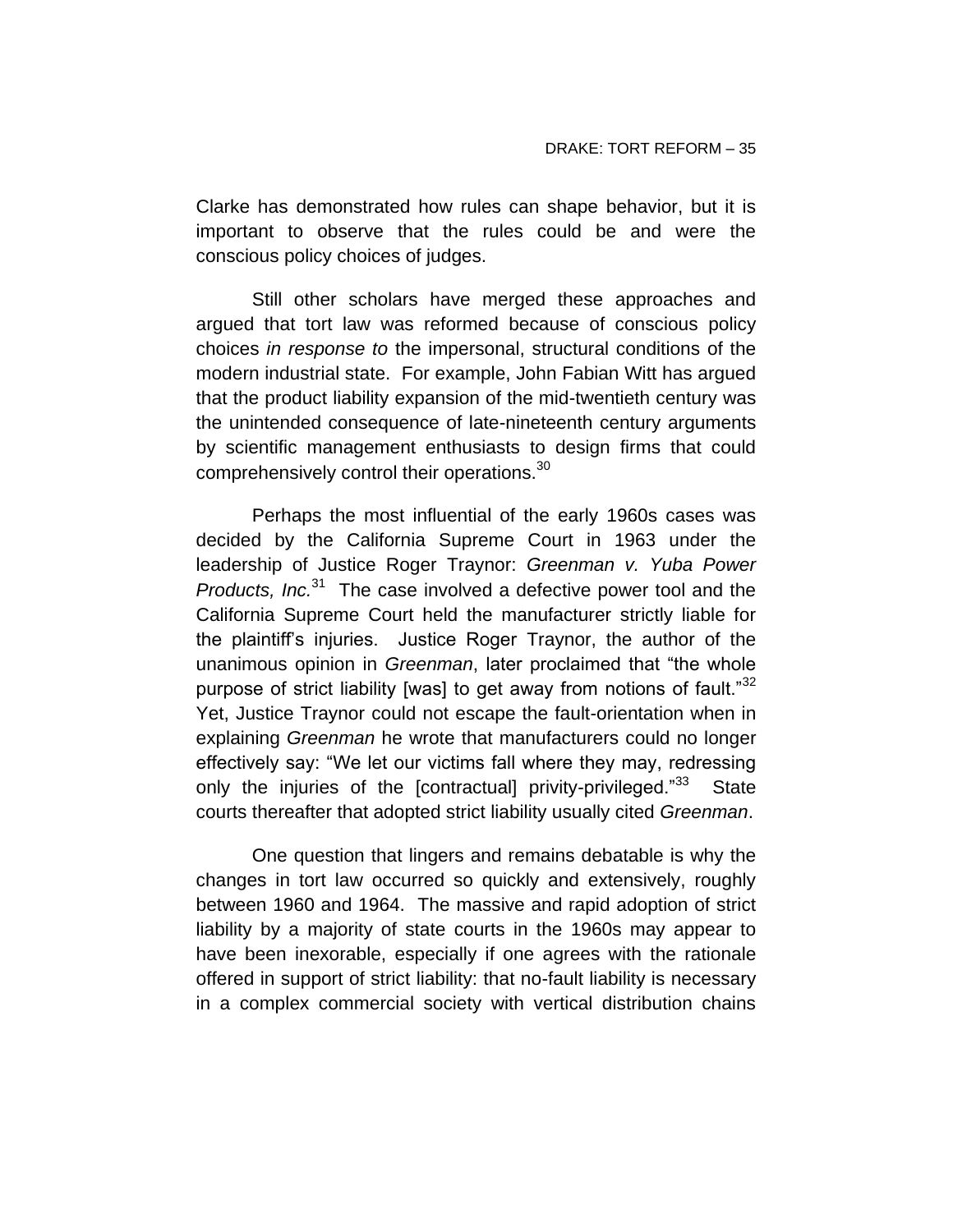and a lack of first-hand knowledge on the part of consumers to evaluate the condition of a product prior to purchase. Many scholars who have commented on the rapidity of change across the nation during the 1960s have described it as one of "momentum" created by the first courts, namely New Jersey and California's. $34$ Charles Lopeman has noted that among legal scholars most research has "been directed toward better understanding of the *policy produced* rather than to the basic decision whether or not to produce it. There has been no investigation of what causes some court to embrace the policy-making role and others to reject it." $35$ The remainder of this section investigates *why* state courts made the Tort Revolution.

The answers to these questions appear to lie in a confluence of factors: (1) the role of the American Law Institute (ALI), (2) the channels of communication in the legal community and the frequency of litigation regarding defective products (*i.e*., the opportunities for courts to take action and adopt a doctrine), (3) the specialization of the tort bar, and (4) the view held by many judges of the twentieth century that law "must be flexible and responsive to social needs."<sup>36</sup>

### *(1) The Role of the American Law Institute*

One factor in state courts' willingness to adopt strict products liability may have been the support given by the American Law Institute (ALI). The ALI, using leading legal scholars, created "restatements" of the law in order to foster "constructive improvement of the law and its administration."<sup>37</sup> The Restatements were lead by a "reporter" who was responsible for organizing advisory panels of experts for drafting the restatements. By the 1960s torts scholar William Prosser was the reporter for ALI's restatement of tort law. After California's *Greenman* case was decided in 1963, Prosser was convinced that *Greenman*'s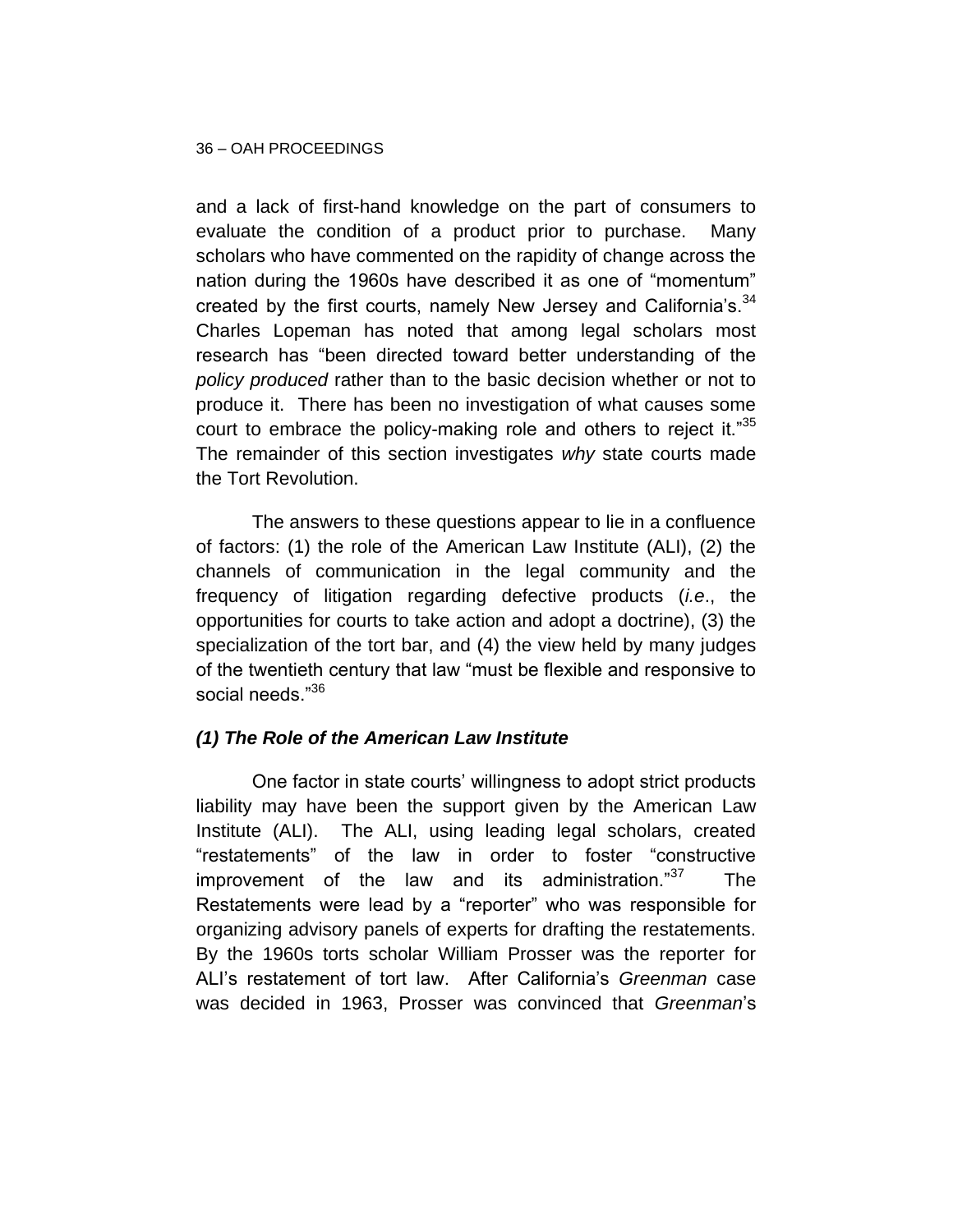strict liability rule was "the rule of the near future," and "unless the Restatement declares for it [i.e., strict liability for all general products], it is actually likely to be dated even by the time of publication."<sup>38</sup> Prosser claimed such an immediate and expansive revision was needed because of "many recent decisions."<sup>39</sup> Yet, it is likely the *Greenman* case was the only reason for a revision. Prosser advocated strict liability be applied to "any product," no matter what its intended purpose. The ALI committee, with the recent addition of *Greenman* author California Associate Justice Roger Traynor, supported the compensatory goals of strict liability and sought to aid the judicial reorientation of negligence law toward a no-fault system, with its publication in 1965. $40$ 

Courts frequently cited ALI's *Restatements* as quasiauthoritative sources. As Jonathan R. Macey has noted, the *Restatements* "served as authoritative guides for both legal briefs and judicial opinions."<sup>41</sup> Between 1932 and 1950, appellate courts cited the various *Restatements* almost 18,000 times.<sup>42</sup> By 1972, the various *Restatements* in all areas of law had been cited over 46,000 times by American courts.<sup>43</sup> By 1991, the *Restatements* had been cited by appellate courts over 114,000 times, with almost *forty percent* of those citations being to the *Restatement of Torts*. 44 Clearly this rule-based approach to the tort law had taken on an authoritative tenor for many lawyers and, most importantly, courts, state and federal. It is reasonable to suspect that the emphasis and approval given to strict products liability by the *Restatement of Torts* was helpful in persuading state courts of the need for the doctrinal change.

### *(2) Channels of Communication and Frequency of Litigation*

Scholars' work suggests that state courts' willingness to adopt new doctrines has been greatly shaped by trends in other states' courts and the litigation opportunities presented by high-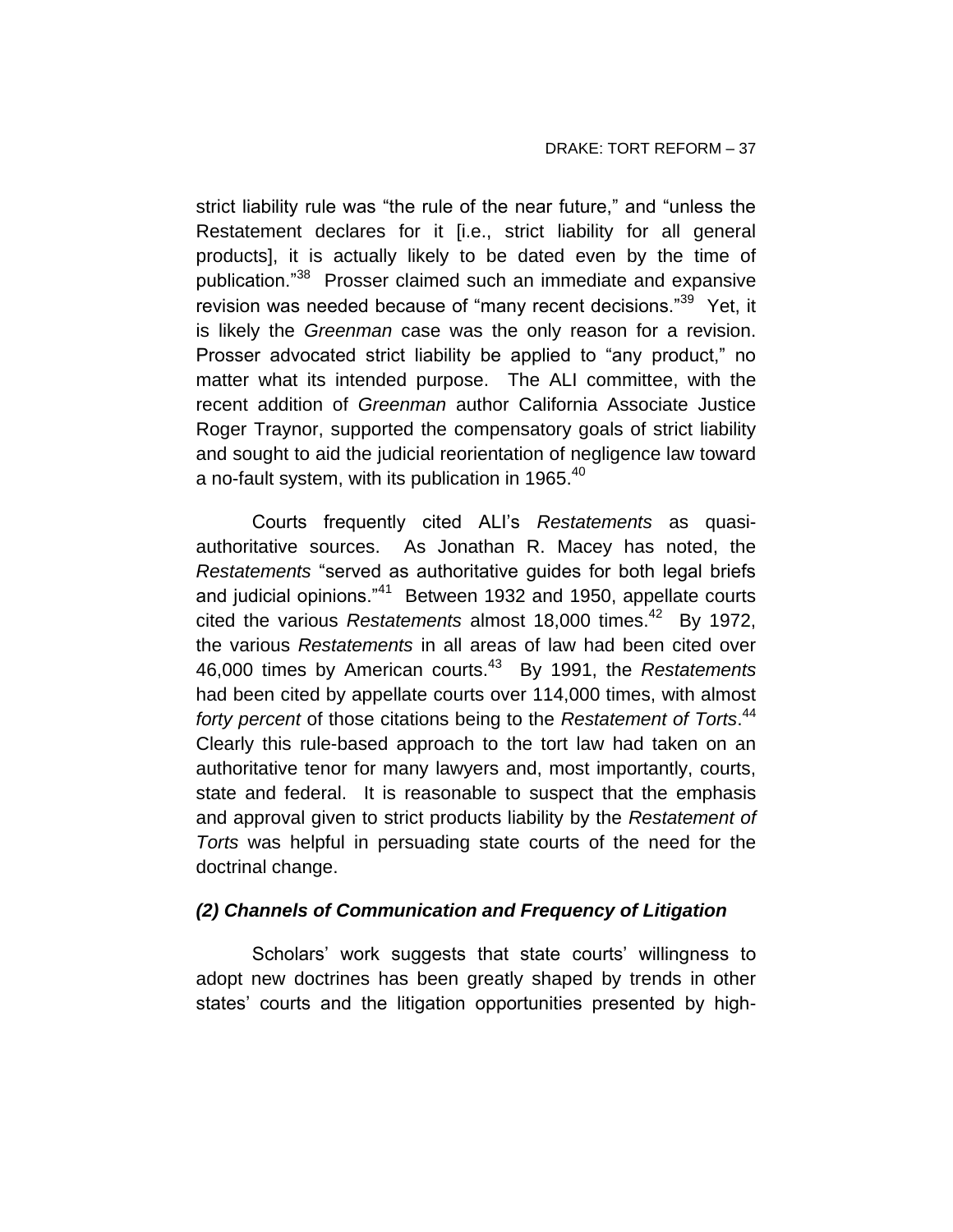population states to innovate.<sup>45</sup> Some studies of citation patterns have suggested that courts have been inclined to adopt the decisions of sister states in their geographical regions and whose courts are included in their regional case reporters.<sup>46</sup> However, other studies specifically of tort innovation have shown that regionalism was not a factor in adoption. Instead, there seems to be a national "market" for ideas in policy innovation. But such innovations, of course, are dependent on there being the cases brought to the courts to provide the opportunity to innovate. That is, the frequency of litigation, which is discussed below, is quite important.<sup>47</sup>

Population density appears to be strongly correlated to litigation rates. Bradley Canon and Lawrence Baum published a study of the adoption of 23 different tort doctrines over the course of the twentieth century. They found that the pattern of adoption of new doctrines was less strongly correlated with political ideology or culture than it was with population and the cases generated in highpopulation states, which provided opportunities for courts to innovate, or adopt new doctrines.<sup>48</sup> Innovation appears to have incentivized more lawsuits and resulted in plaintiff success rates, at least from the early 1960s through the mid-1980s. $^{49}$  This was likely a reflection of the general willingness of Americans – probably in more urban and suburban areas – to engage in tort litigation. The evidence that Americans have (and perhaps always have had) little reluctance to sue one another, especially in the twentieth century, is substantial.<sup>50</sup> As the quick adoption of a no-privity rule and/or strict liability by almost thirty states within a few years of *Greenman* (1963) suggests, the courts did not need to wait long for opportunities to change the law.<sup>51</sup> The shift to strict liability in many states in the 1960s probably provided additional incentive to file product liability lawsuits. Additionally, jurisdictional rules over potential manufacturer defendants were no impediment to the spread of strict liability.<sup>52</sup>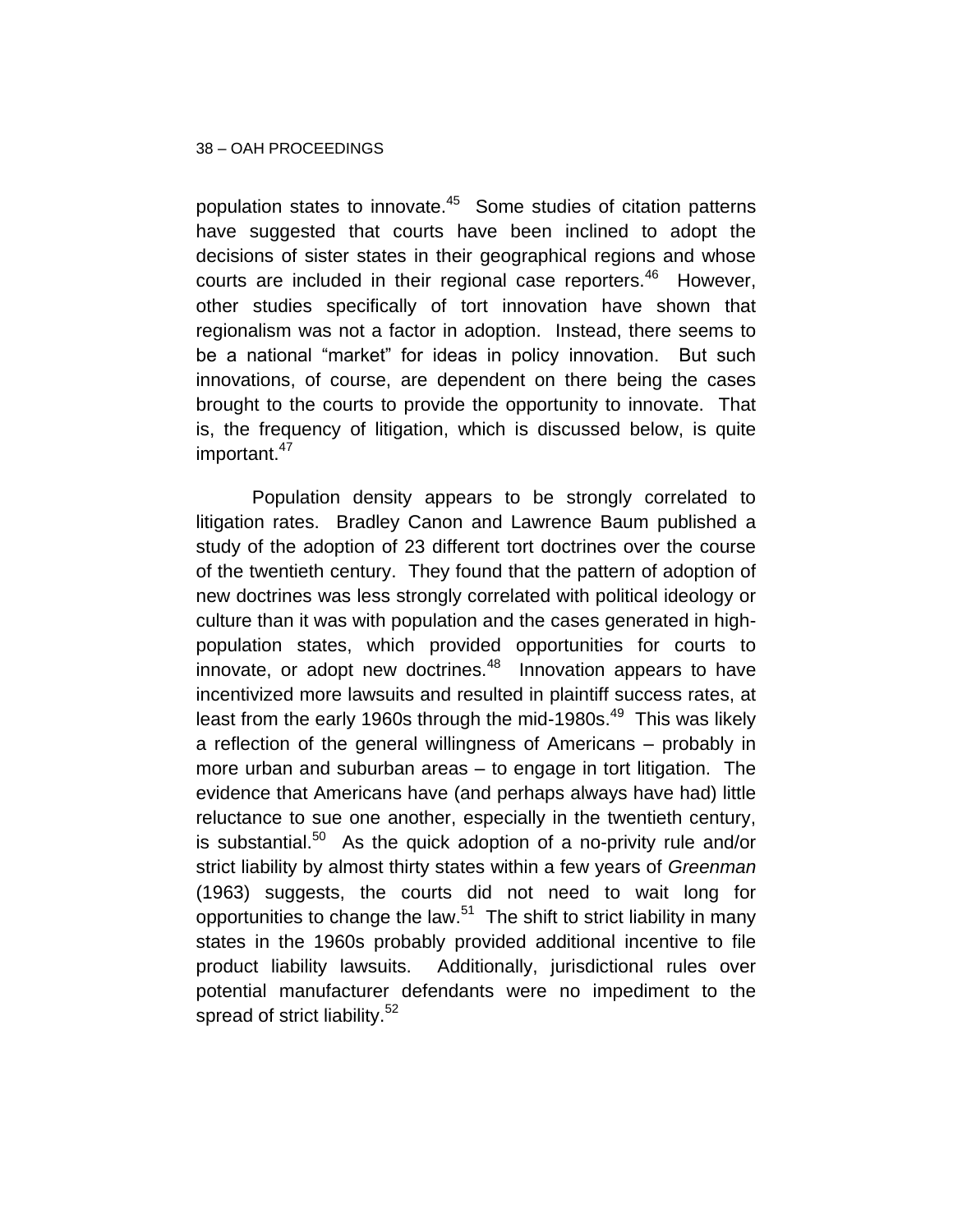There has been a debate about whether 1970s saw a litigation "explosion." Some scholars have argued that the increase in litigation has been exaggerated. $53$  For the 1960s and 1970s, data regarding the numbers and kinds of tort cases filed in state courts has been rare and usually insufficient for identifying trends regarding specific types of tort suits. This occurred because few legal historians have been able to accumulate longitudinal information regarding the types of claims asserted in court actions and the method and reason for resolution of such suits.<sup>54</sup> Although there is scant state-based data, there are some specific products liability jury award figures from two urban counties, Cook County, Illinois (Chicago) and San Francisco County, California. This data set covers a long period, from 1960-1999. There is a shorter data set for 1960-1984 available through the Inter-University Consortium for Political and Social Research (ICPSR).<sup>55</sup> The jury awards for identified products liability cases in both counties rose during the early 1970s and early 1980s.<sup>56</sup> Additionally, the Carter Administration's Task Force on Product Liability's research showed, as of 1978, that between 1970-1976 "pending [product liability] claims [made to insurers]... increased each year."<sup>57</sup> Opportunities for innovation must be taken by courts willing to innovate. As Canon and Baum noted, courts in the post-World War II period were staffed by judges that believed the "law should be flexible and responsive to social needs."<sup>58</sup> Such judges are those most likely to support doctrinal innovation, especially strict liability, with its advocacy of adjustment to the modern industrial state.

## *(3) The Specialization of the Tort Bar*

By the 1960s, there were firmly established "plaintiffs'" and "defense" bars throughout the nation and both sides served as "pressure groups seeking changes in the general declarations of law and innovators who develop[ed] techniques of litigational [*sic*] combat."<sup>59</sup> There were formal organizations, such as the American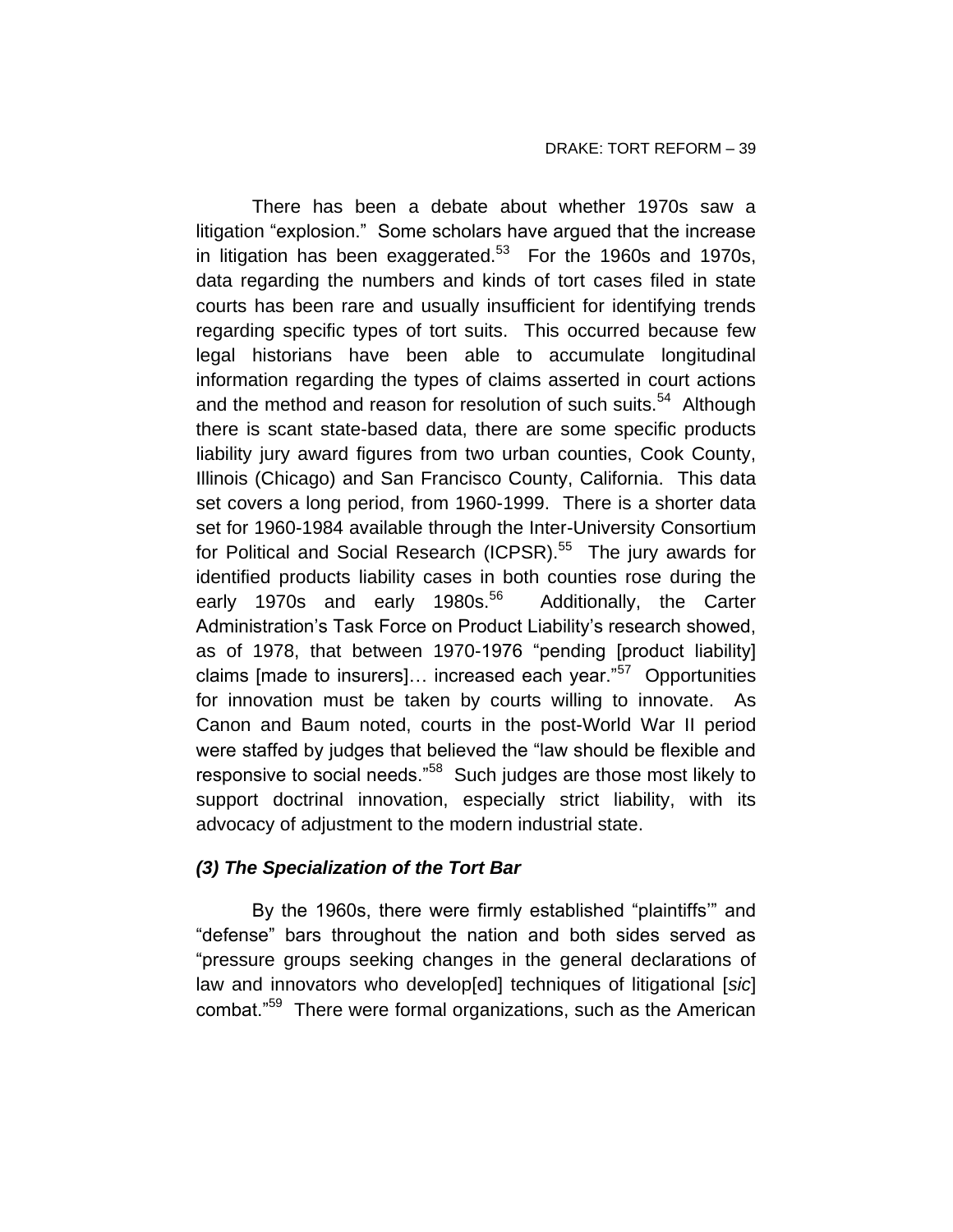Trial Lawyers Association (pro-plaintiff) and the Defense Research Institute (founded 1960) (pro-defense/pro-insurer), that sought to train lawyers to advocate policies in the courts and legislatures that would benefit their respective clients. Although plaintiff and defense bars were organized and had regional or local groups prior to World War II, in 1946 plaintiff-oriented attorneys formed a national organization, the National Association of Claimants Compensation Attorneys (NACCA), which in 1973 became the Association of Trial Lawyers of America.<sup>60</sup> This group advocated for "more than adequate award" in tort litigation. As John Fabian Witt has noted, ever since the 1950s, under the leadership of president Melvin Belli, NACCA (later ATLA) was an advocacy group that actively lobbied not only legislatures but judges, too, for the expansion of tort liability. For example the group would organize regional and national conferences, bringing together practicing tort lawyers, legislators, and judges. NACCA also organized information sharing among plaintiffs' attorneys so that members could remain informed of legal changes throughout the nation and obtain astute advice on litigation techniques.<sup>61</sup> By 1952, the defense bar responded by organizing its own national "educational" and advocacy organization. Thereafter, both bars engaged in ongoing issue advocacy, litigation skills education for practicing lawyers, and lobbying for legislative interventions in tort law. $62$  By the mid-1960s, both plaintiffs and defense lawyers were concerned with the shift from defendant-friendly negligence standards to plaintiff-friendly strict liability.

Litigants and their increasingly well-organized attorneys provided cases, but the doctrines were ultimately changed by state court judges. As one products liability attorney put it in 1975, a judge is necessary to carve out a path in common law litigation. Only then will litigants (and their attorneys) deem it worth the cost and time to pursue claims. $^{63}$  This brings us to what was arguably the most important factor in the shift to strict liability.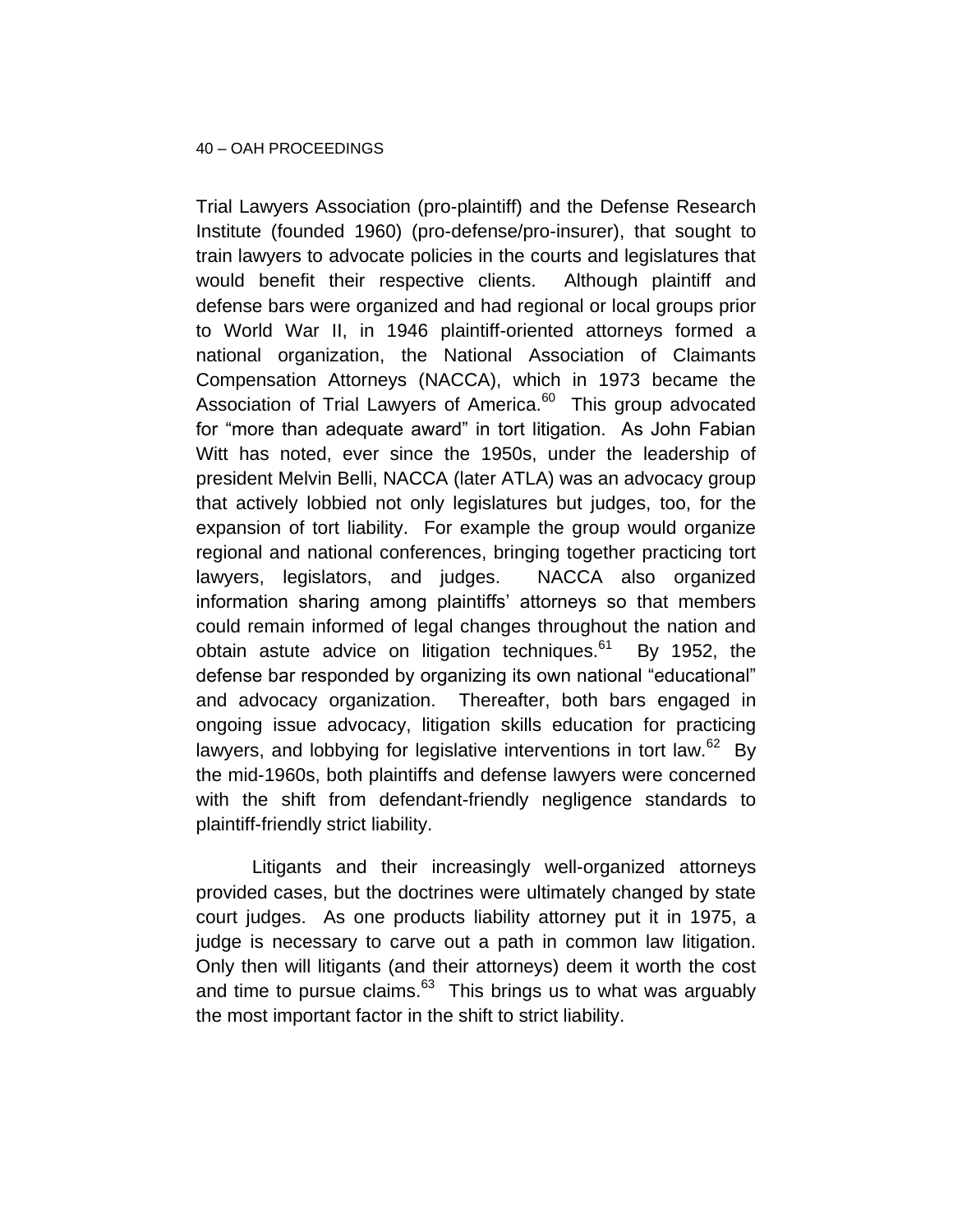## *(4) Progressivism and the Legitimacy of Courts as Policymakers*

The expansion of strict liability to cover all product defects might be placed within the framework of what historian William E. Nelson has termed the "legalist reformation" efforts of the post-war period. Nelson has described this movement as seeking "social change and the expansion of existing hierarchies to include people who had been previously made subordinate," without "repudiat [ing] the commitment to the rule of law."<sup>64</sup> The Tort Revolution was an effort at achieving social change through legal rulemaking. Whether the consumer had theretofore been "subordinate" to manufacturers is debatable, but this appears to have been how the judges that crafted the decisions saw consumers' plight in the modern industrial market.

As Bradley C. S. Watson has noted, Progressivism among judges was a "judicial disposition in search of a theory." At its most elemental level, judicial Progressivism meant "loosen[ing] the chains of large-scale industrial society enough to allow for social growth."<sup>65</sup> Yet, Progressives sought to maintain a watchful eye upon the market and protect consumers through positive law. Although the Progressive period was (and by some scholars, continues to be) thought to have ended around 1920, the ideals and dispositions of the state court judges of the 1960s and 1970s demonstrate that Progressivism not only retained vitality, but also was key in motivating judicial willingness to innovate in tort law. As one former justice of the California Supreme Court in the 1960s, Allen E. Broussard, noted, justices like Roger Traynor were known for "forg[ing] a new step in the law" and "in a few years the law [in other states' supreme courts] caught up with them."<sup>66</sup>

After the adoption by a majority of states of either strict liability or expanded liability in the 1960s, there was a reaction on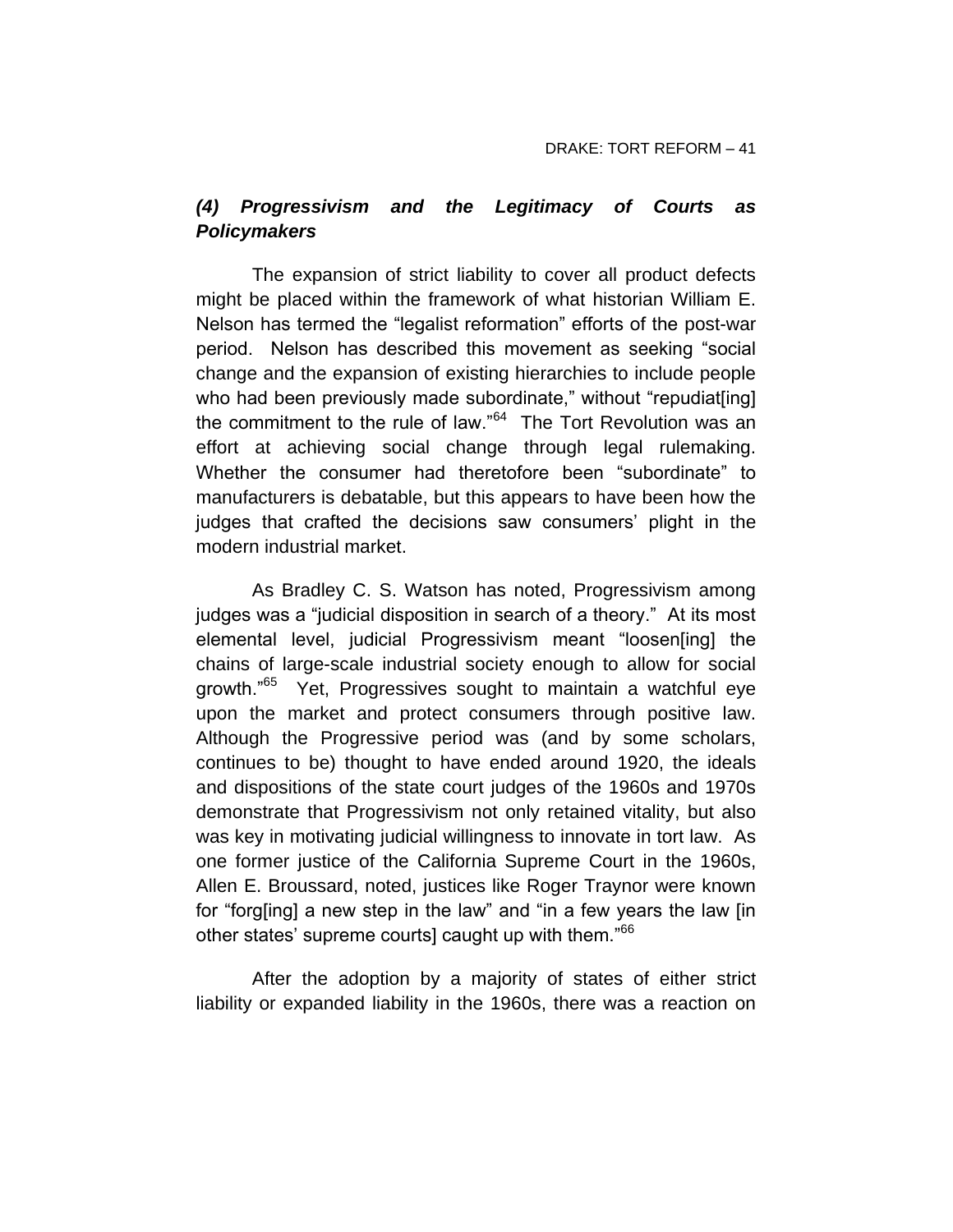### 42 – OAH PROCEEDINGS

the part of state legislatures, federal elected officials, insurance companies, and products manufacturers. This reaction was so significant that it can be identified as a kind of "Tort Counterrevolution" and it is the subject of the remainder of this essay.

### **Part II: The State-level Responses to the Tort Revolution**

The most forceful responses to the Tort Revolution came from state legislatures that saw the trends in state courts and preempted their own judiciaries. By 1986, 45 states had adopted some form of strict liability; the five that did not were Alabama, Delaware, Michigan, North Carolina, and Virginia. In the states that did not adopt strict liability the rationales and history of the resistance to the national trend is helpful in understanding the alternative approaches available to state courts and legislatures.

Alabama's experience is instructive. In 1967 the Alabama legislature enacted a "non-uniform" version of the Uniform Commercial Code (UCC). $67$  This statute was tailored to reach by statute the expanded liability goals other states were reaching through the courts.<sup>68</sup> The legislature cited the ALI *Restatement* as its philosophical guide.<sup>69</sup> A decade later the Alabama Supreme Court adopted what it referred to as a "negligence per se" standard, or what it officially termed the "Alabama Extended Manufacturer's Liability Doctrine,<sup>"70</sup> also citing the pro-strict liability American Law Institute's *Restatement (Second) of Torts*, § 402A. However, the Court claimed it was *not* adopting strict liability because such was no-fault liability, which did not allow for common law defenses. The new "negligence per se" rule still entertained "affirmative defenses not recognized by the *Restatement* [*(Second)'*s] no-fault concept of liability."<sup>71</sup> Also the Court noted that negligence principles still controlled.<sup>72</sup> The Court noted a defendant manufacturer, supplier, or seller could assert the common law defenses of no causal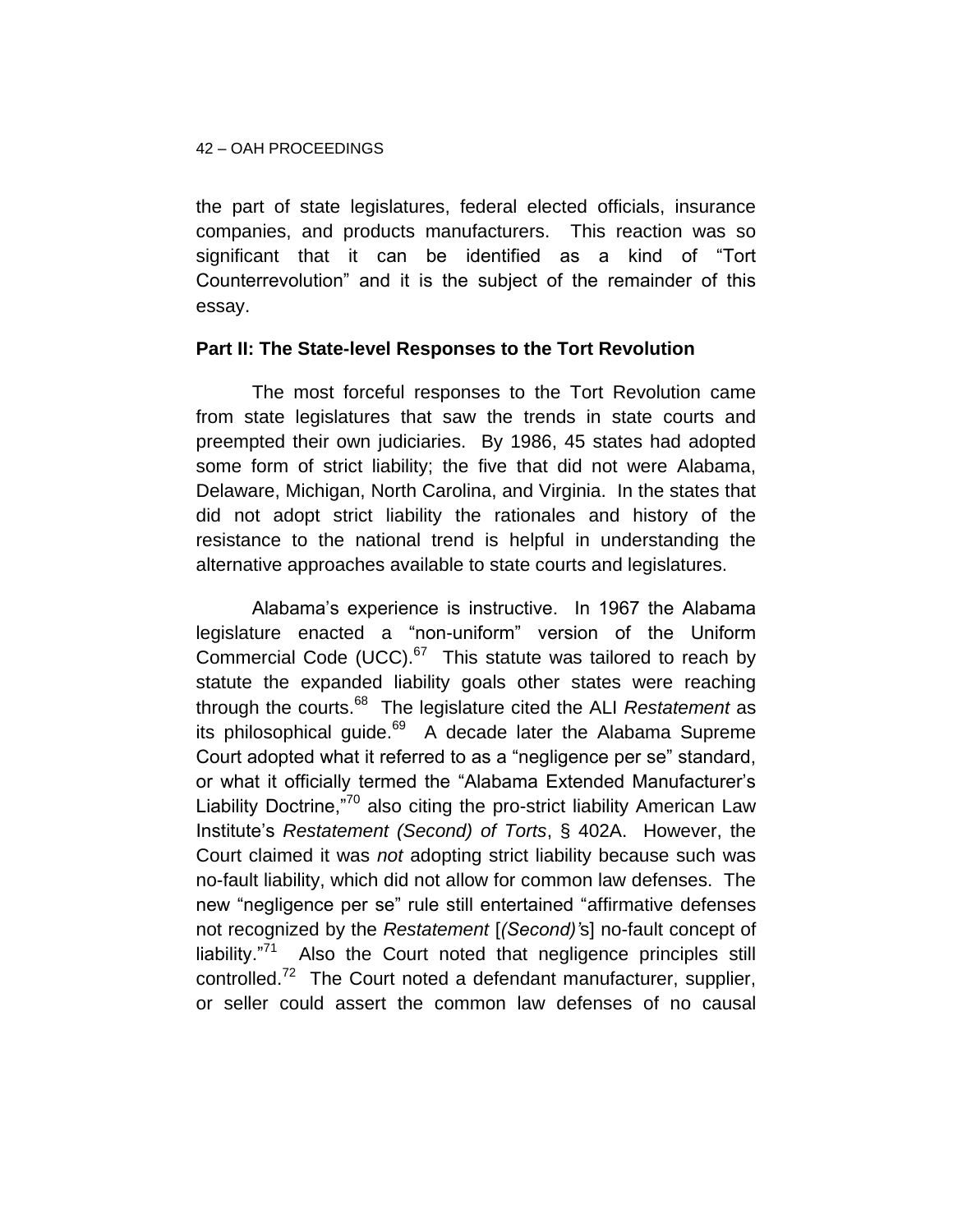relation, assumption of the risk, and contributory negligence.<sup>73</sup> These defenses were not allowed under the emergent strict liability or the ALI's *Restatement (Second)*'s description of the law. Unlike California's *Greenman* standard, which socialized the risk of loss across all members of the distribution chain, the Alabama Court sought to retain a standard that targeted only at-fault parties, but made the chances of recovery higher than under the old common law standard.<sup>74</sup> The policy of socializing risk *per se* was not one of the Alabama Court's objectives. Rather the Court was socializing risk among *at-fault* parties in the distribution chain by making it easier to successfully sue manufacturers.

The Alabama legislature's move to enact reforms that supported the policy approach begun by the *Greenman* case indicates a degree of majoritarian support for consumer-oriented protections. However, the Alabama Supreme Court's subsequent adoption of an alternative to the *Greenman* rule shows not only the Court's attempt to formulate a public policy regarding tort law and its goals, but to do so independent of the state legislature. The Court expressly characterized the legislature's adoption of the UCC as "guidance," leaving the Courts free to craft tort policy.<sup>75</sup> This was the Alabama Supreme Court's attempt to make a "third way" alternative between no-fault strict liability and a traditional negligence rule. The Alabama Court saw itself as a policymaking institution that was achieving policy goals necessitated by the nature of the contemporary economy. However, the justices thought their modified fault-based approach was preferable to the then-emergent strict liability approach.

North Carolina exemplifies the state courts that expressly rejected the trends of the 1960s. In 1964 and 1967, in the midst of the national shift to strict liability, the North Carolina Supreme Court twice refused to adopt the rule.<sup>76</sup> In the latter case, the Court acknowledged that the traditional rule of contract had been "under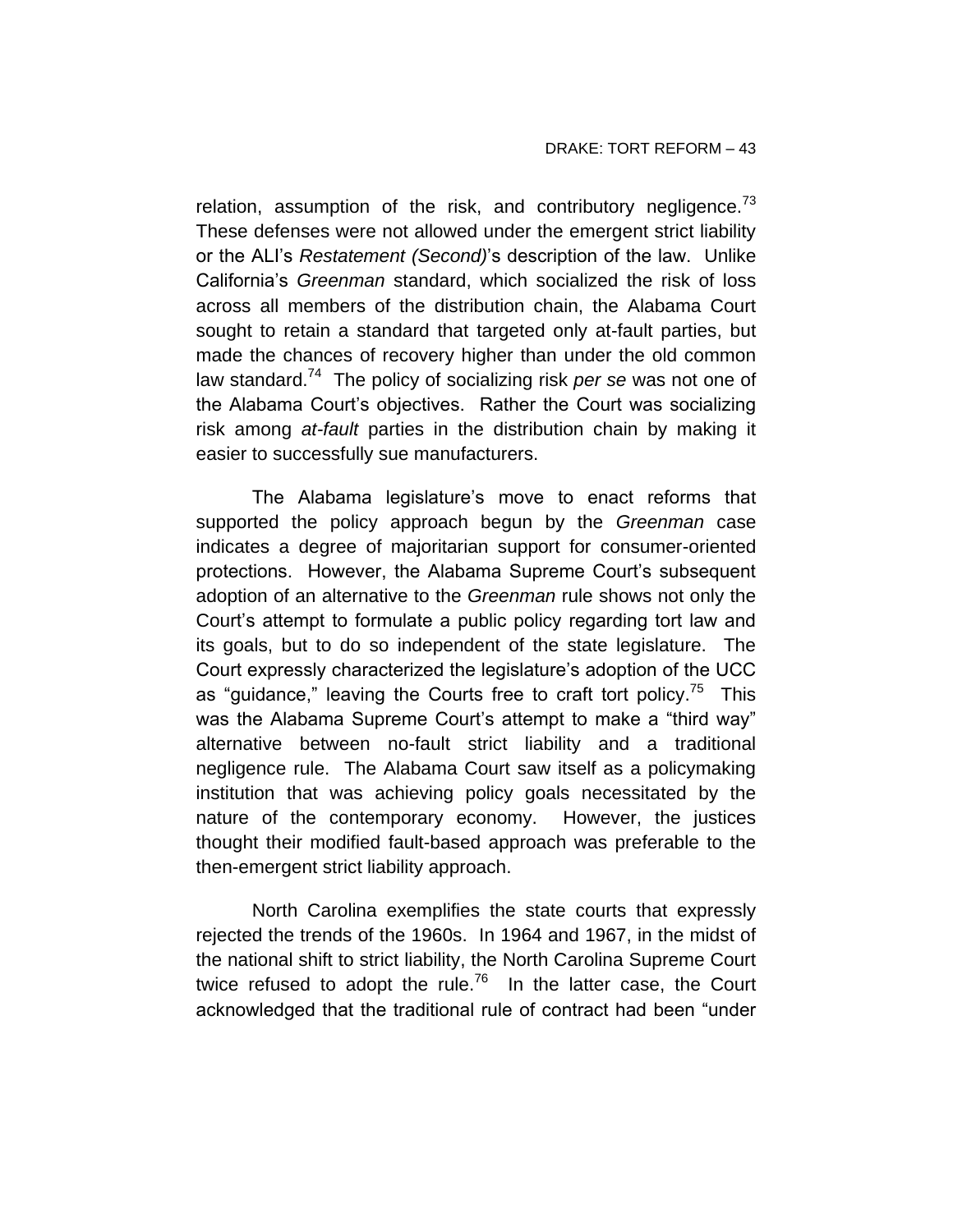vigorous assault over all the country [and] [t]he assault has been successful in all but a few jurisdictions."<sup>77</sup> Any expansion of North Carolina tort standards would be left to the state legislature.

A decade later in May 1977, four North Carolina state senators introduced the first products liability bill in North Carolina history.<sup>78</sup> The proposed legislation was friendly to manufacturers. The bill would have limited product liability lawsuits by requiring any suit to be brought "within six years after the date of initial purchase … or ten years after the date of manufacture." Also, in order to be "defective," a product had to be "unreasonably dangerous," which meant it was dangerous to an extent "beyond that which would be contemplated by the ordinary and prudent buyer." Also, there was a rebuttable presumption that a product was not defective if it complied with government or industry standards in design or method of production. Finally, there would be no liability if the product had been altered after it was sold.<sup>79</sup>

As Senator E. Lawrence Davis, III, a Democrat, publicly noted in committee, the bill was propelled by the complaints of manufacturer constituents. The owner of the Burress Equipment Company of Winston-Salem, North Carolina had complained to Senator Davis that the company's "product liability insurance had gone up 400%, [and] that some companies could not even buy such insurance."<sup>80</sup> Such local concerns reflected national trends. By the late 1970s, there was empirical evidence that strict liability led to higher insurance premiums for manufacturers and those costs were passed on to consumers in the form of higher prices. $81$ The Insurance Services Office, the statistical and rating organization of the commercial insurance industry, noted that between 1969 and 1973 product liability premiums increased 154 percent, but losses increased 279 percent. In 1973, insurers received \$216.6 million in premiums but incurred \$292 million in loss adjustments, "without even taking into account other expenses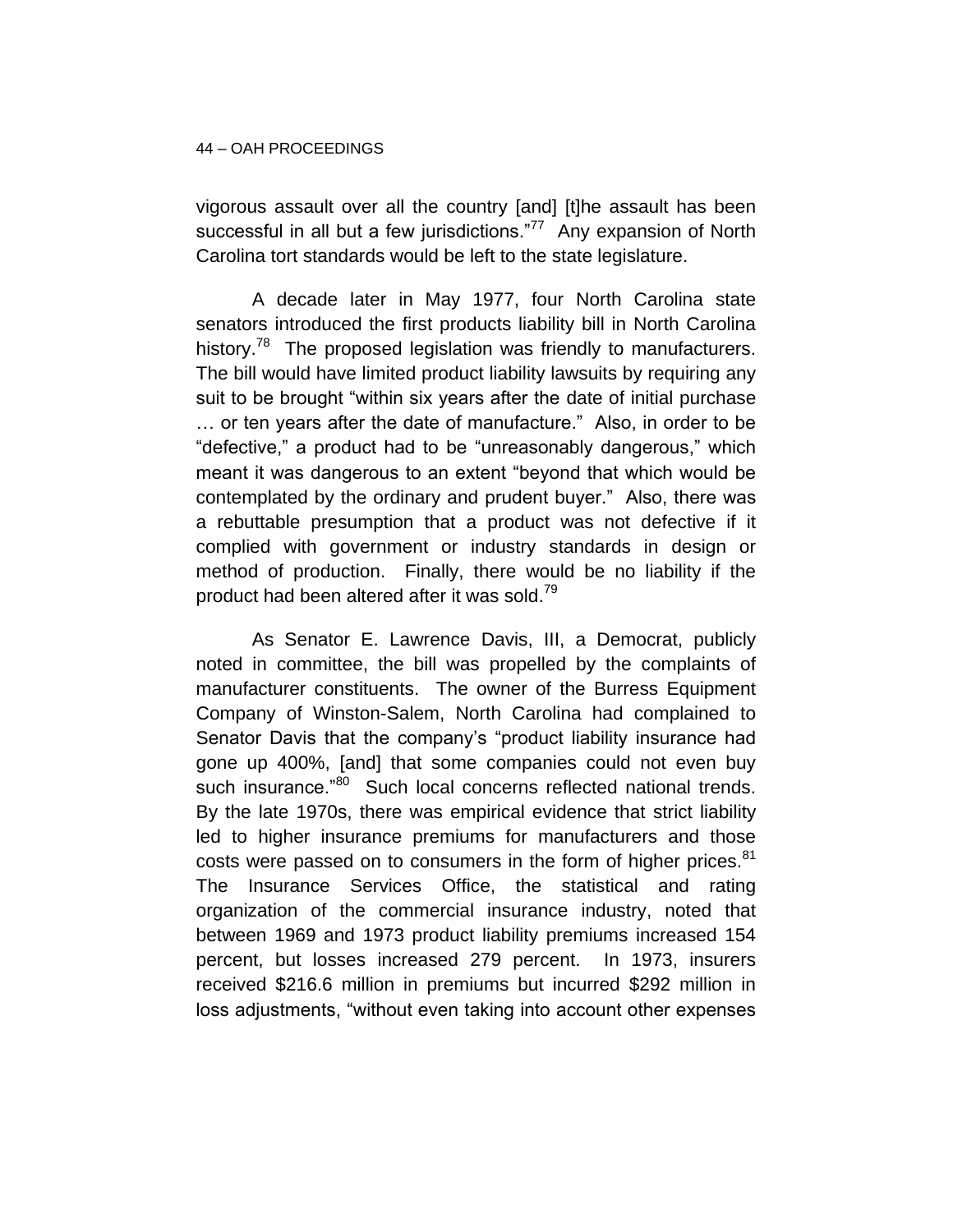such as sales commissions, taxes and general company overhead."<sup>82</sup> Also, surveys of manufacturers conducted by the U.S. Commerce Department's Intergovernmental Task Force on Product Liability discovered that between 1975 and 1976 premiums increased nationally "over 200 percent." Anecdotal evidence gathered by the Task Force showed increases "over 1,000 percent."<sup>83</sup> Accordingly, the threat as perceived by manufacturers in the mid-1970s was real and substantial. The plaintiff-oriented North Carolina Academy of Trial Lawyers lobbied against the bill, presenting the testimonies of accident victims regarding the need for product liability insurance.<sup>84</sup> Although a pared down bill passed the Senate and was later modified by the House, $85$  the modified bill ultimately failed in the state Senate.<sup>86</sup>

Although this initial foray into legislating upon product liability claims did not pass, it yields insight into the pluralistic nature of the product liability issue at the state level. The courts across the nation had interjected the issue of products liability into the political process. Nationally, constituents complained to both state and federal legislators for state and/or federal protective legislation regarding either insurance premiums or substantive products liability law. Even in North Carolina, where the state supreme court had clearly indicated it would not expand its products liability law, the liability insurance rates had dramatically increased as they had in other areas of the nation. This reaction -- later called "tort reform" in the early 1980s -- was a pluralistic political counterrevolution.

The bill that eventually became North Carolina's first product liability law was introduced in 1979.<sup>87</sup> Again, manufacturers had organized to propel this bill. The effort started with a private selfstyled "task force" created by wholesalers and retailers in North Carolina, who claimed they could not purchase liability insurance at affordable rates.<sup>88</sup> Manufacturers sought to prohibit lawsuits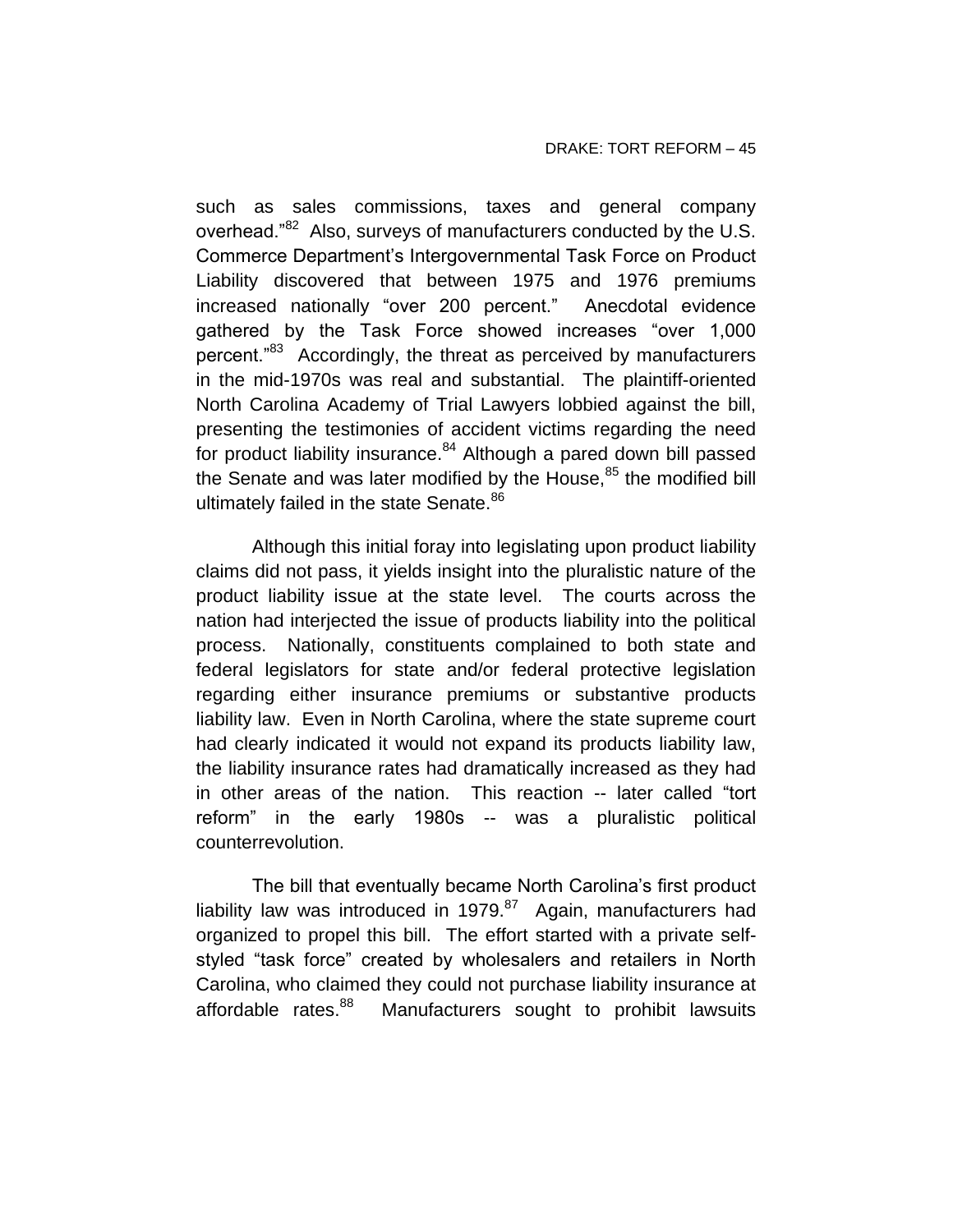against manufacturers whose products complied with regulatory standards, or had been altered after sale, or when a consumer had been "negligent in using and maintaining" the product.<sup>89</sup> Manufacturers renewed their complaints about insurance rates "so prohibitive businesses cannot affort [*sic*] it."<sup>90</sup> The manufacturers that supported the bill were makers of both consumer goods and capital goods in the state. $91$  Manufacturers urged protective legislation because of "changing court decisions, increasing damage awards, and higher insurance costs."<sup>92</sup> The bill's opponents included groups such as the Ethics League, the N.C. Consumer Council, and the N.C. Academy of Trial Lawyers.<sup>93</sup> Interest groups like the North Carolina Academy of Trial Lawyers argued the bill would "deprive the consumers of their rights," and insurers, driven by their "insatiable appetite for money," were the real culprits, not the manufacturers. The Academy contended its position was not based on "protection of personal income" of attorneys but rather the trial lawyers' concern for the "fundamental rights" of injured citizens.<sup>94</sup>

Both houses of the General Assembly passed the bill overwhelmingly.<sup>95</sup> The North Carolina Products Liability Act effectively prohibited strict liability in product defect cases.<sup>96</sup> However, contrary to prior North Carolina case law, the Act eliminated the manufacturer's defense of lack of contractual privity.<sup>97</sup> The legislature was endorsing the Progressive-Era approach of the *MacPherson* case, rejecting the contract-oriented privity rule, but allowing only negligence -- not strict liability -- claims against remote manufacturers.

The North Carolina legislature intervened in an area theretofore dominated by the courts. Not only was the legislature stepping in to prevent any chance of the judiciary implementing strict liability but it was also overturning previous judge-made common law rules regarding contractual claims. As the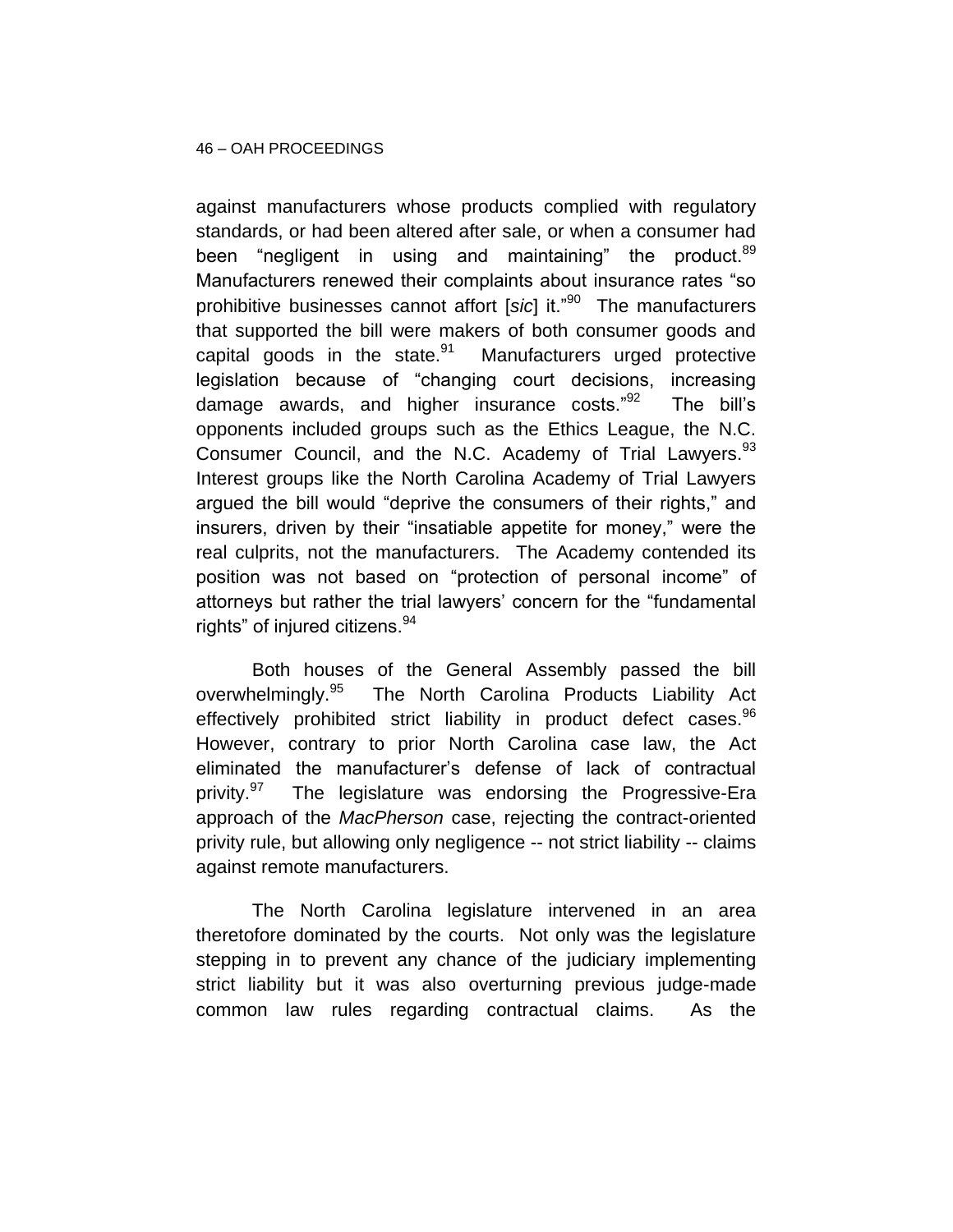experiences of both Alabama and North Carolina suggest, the response to the trend in favor of strict liability was not merely outright rejection. Rather both states had majoritarian reactions to the efforts of their sister states' courts, and those reactions were efforts to accommodate the apparent need for amelioration of the traditional privity rule while simultaneously quelling any possible move by their own state supreme courts to adopt strict liability. This state-level legislative response to the Tort Revolution also demonstrates that, as in Alabama and North Carolina, state supreme courts and legislatures vied for policy-making authority over tort policy. During the early 1980s many states not only halted liability expansion by statute, but enacted restrictions on plaintiffs' abilities to recover. For example, state legislatures enacted limits on punitive damages, the time within which plaintiffs could sue after the making of a product, and non-economic damages; legislatures also allowed admission of evidence that medical and health expenses had already been paid, which would deter large jury awards.<sup>98</sup> The route of "tort reform" -- the rejection and reversal of expanded liability -- proceeded largely through the pluralist process at the state legislatures.

The majoritarian tort counter-revolution of the 1970s and thereafter was a response to the claims of strict liability's proponents. As Theodore Eisenberg and James Henderson have noted, the advancement of strict liability expansion and plaintiffs' recovering jury verdicts under a strict liability theory largely ground to a halt in the mid-1980s. They discerned a "pro-defendant" outcome in cases that pre-dated pro-defendant statutory enactments. The authors concluded "tort reform efforts are more important than the [statutory] reforms themselves."<sup>99</sup> There has been no comprehensive tort reform legislation that has progressed very far in the United States Congress. The only federal products liability law was the Product Liability Risk Retention Act (1981), which created incentives for insurance companies and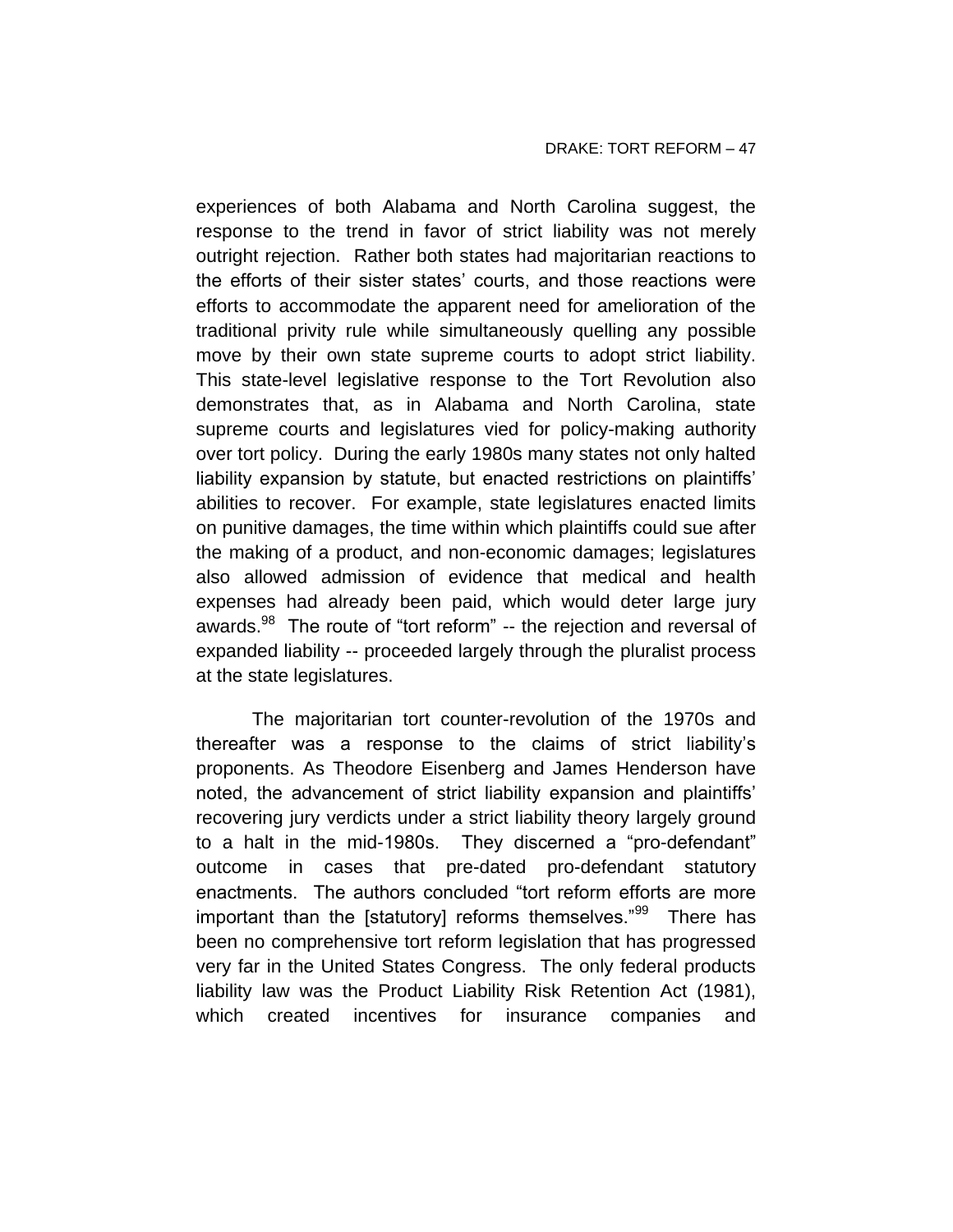manufacturers to create large pools of funds for resolving claims and suits.<sup>100</sup> Throughout the 1980s and 1990s states continued to enact various protections for manufacturers. For example, by the mid-1980s one-third of the states had enacted statutes of repose, which are limits on when a lawsuit can be brought after the making of the product.<sup>101</sup> Additionally, many states limited punitive and non-economic damages.

In addition to legislative reactions to strict liability, juries have given the doctrine a rather cool reception. The pleading rules in modern jurisdictions allow for multiple theories to be advanced in order to recover. Therefore, in a state allowing strict liability a plaintiff can avail himself/herself of strict liability, breach of warranty, and negligence in the complaint. The judge or jury can decide the case upon any of the available theories. The U.S. General Accounting Office (GAO) studied five states products liability cases from the 1980s. The study was noteworthy because, although all five of the states studied allowed for claims based on strict liability, in less than a third (27 percent) of the product liability cases the recovery was based solely upon strict liability or a breach of warranty theory.<sup>102</sup> Also, one study of civil jury cases in a state trial court between 1989 and 1991, which was based on interviews with jurors in civil tort cases against businesses, concluded that jurors "expressed skepticism of plaintiff claims, described a conservative approach to determining awards, and reported expending effort to treat corporations the same as individuals." It has been speculated that this is due to the jurors' desire to find fault and place blame only upon those who are wrongdoers.<sup>103</sup> There have been similar experiences with juries' skepticism in medical malpractice cases, where plaintiffs had victory rates at trial of less than thirty percent.<sup>104</sup> Accordingly, the effort to switch to strict liability was not only confronted with legislative backlash, but so too a popular reaction among jurors on tort cases. This largely halted the momentum of the strict liability movement in some states.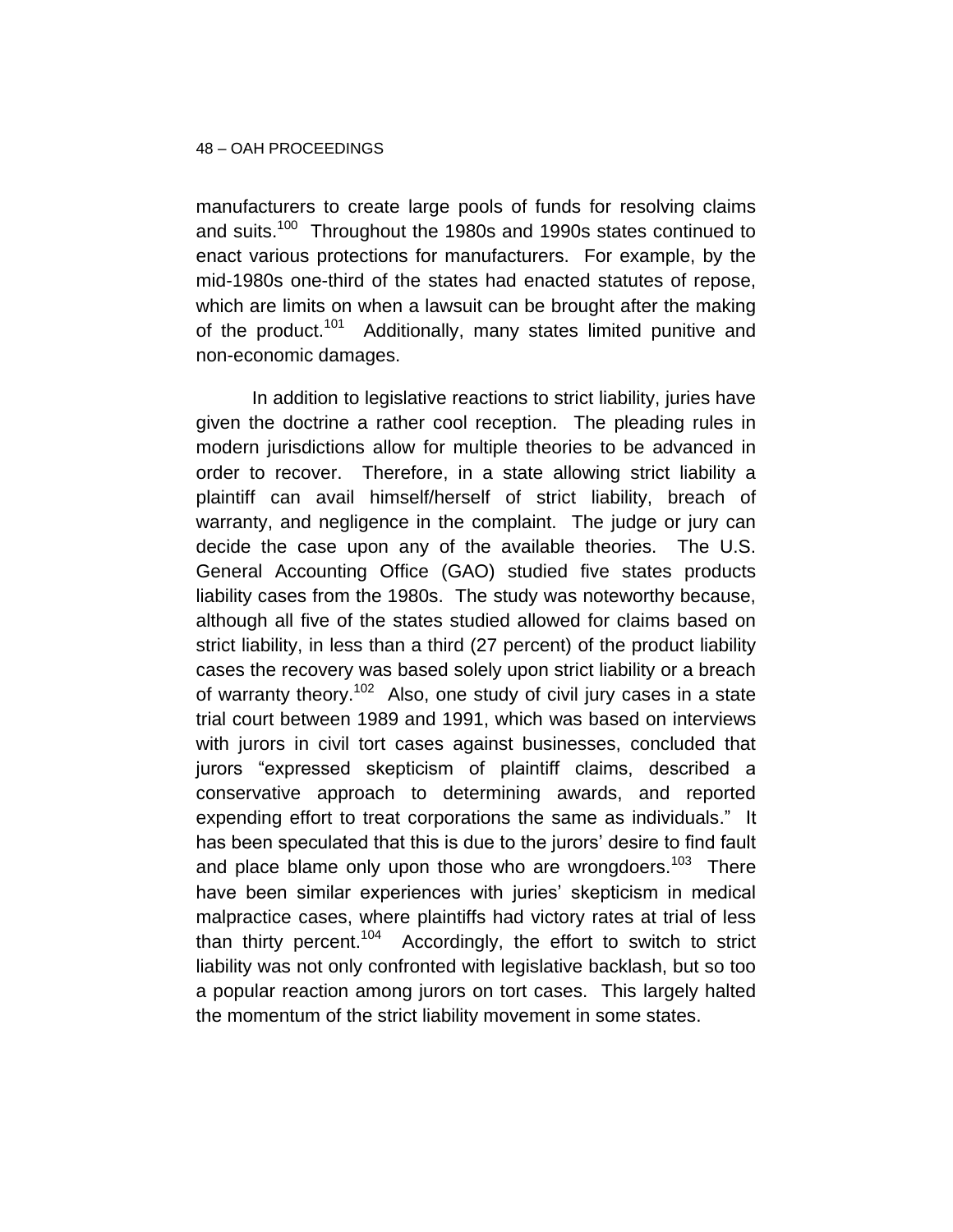### **Conclusion**

The Tort Revolution was initially victorious but quickly became a contested revolution. Its victory was limited and the "assault upon the citadel" (as William Prosser called it) was victorious only in relation to the end of the privity of contract rule. The Revolution was born out of the progressivism of the early twentieth century, with the objective of spreading the risk of loss and elevating compensation regardless of fault above the principle of moral fault. Yet, fault seems to be a dearly held concept of some judges, legislators and jurors. The Tort Counter-revolution was mounted on multiple fronts, but clearly suggests a preference among its supporters for fault-based liability. Accordingly, the Counter-revolution may be characterized as a return to the concept of fault and a rejection of the no-fault approach of strict liability. A return to fault was well within the norms of American tort law. In fact, the prominence of fault throughout American tort law suggests, perhaps, that the Tort Revolution -- the shift to strict products liability -- was an aberration, or a detour to the margins of acceptable policy preferences. Nevertheless, strict liability remains a policy in many states and competes with fault-based negligence as a method juries and judges can use to decide cases.

#### **Notes**

 $1$  Liability expanded in the mid-twentieth century not only in defective products liability, but also in medical malpractice and landowner liability. This essay only addresses products liability expansion. In Robert E. Keeton's *Venturing to Do Justice: Reforming Private Law* (Cambridge: Harvard University Press, 1969), pp. 169-76, he listed thirty-six examples of doctrinal changes in or affecting tort law.

<sup>2</sup> William L. Prosser, *Handbook on the Law of Torts*, 3d ed. (St. Paul, MN: West Publishing Co., 1964), p. 14. Prosser, Book Review, *Minn. L. Rev.*, Vol. 19, No. 2 (Jan., 1935), p. 257.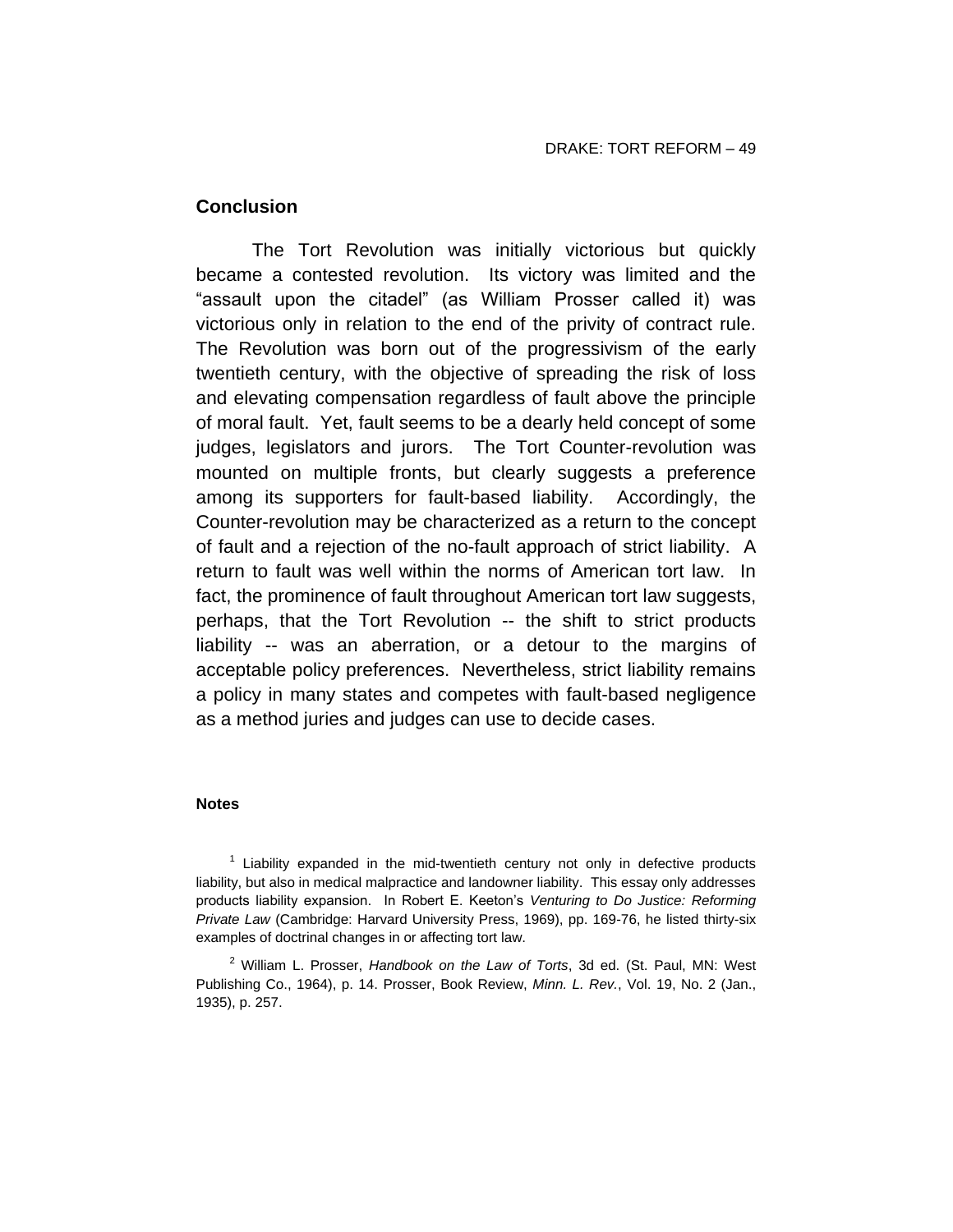$3$  The only caveat to this rule was the concept of "inherent dangerousness," like blasting operations, where states allowed for a third party to sue under a theory of strict liability. *See Schubert v. J.R. Clark Co*., 49 Minn. 331; 51 N.W. 1103 (1892), and William L. Prosser, *Handbook of the Law of Torts* (Second Ed.) (St. Paul: West Publ. Co., 1941, 1955 ed.), p. 334 (citation omitted).

4 10 M&W 100 (1842).

5 Francis H. Bohlen, "The Basis of Affirmative Obligations in the Law of Tort," *Am. L. Reg.*, Vol. 53, No. 5 (May, 1905), p. 209 & 273, 282.

 $6$  Vernon Palmer, "Why Privity Entered Tort – An Historical Reexamination of *Winterbottom v. Wright*," *Am. J. Legal Hist.*, Vol. 27, No. 1 (Jan., 1983), pp. 85, 89-90. *Huset v. J.I. Case Threshing Mach. Co.*, 120 F. 865, 870 (8<sup>th</sup> COA, 1903); William L. Prosser, *Cases and Materials on Torts* 8<sup>th</sup> ed. (Westbury, NY: Foundation Press, Inc., 1988), pp. 700-701 n. 1.

 $7$  Roscoe Pound, "The Causes of Popular Dissatisfaction with the Administration of Justice," in *Report of the Twenty-Ninth Annual Meeting of the American Bar Association, Aug. 29-31, 1906* (Philadelphia: Dando, 1906), p. 403.

<sup>8</sup> Roscoe Pound, "The End of Law as Developed in Legal Rules and Doctrines." *Harv. L. Rev.*, Vol. 27, No. 3 (Jan., 1914), p. 195, 233.

<sup>9</sup> Christopher Columbus Langdell, *A selection of cases on the law of contracts: with a summary of the topics covered by the cases: prepared for use as a text-book in Harvard Law School*, 2nd ed. (Boston, 1879), p. *viii*. *The Making of Modern Law*. Gale. 2010. Harvard Law School Library. Gale, Cengage Learning. <http://galenet.galegroup.com.proxyum.researchport.umd.edu/servlet/MOML?af=RN&ae= F3706371448&srchtp=a&ste=14>. Gale Document Number: F3706371448, ("by slow degrees").

10 *MacPherson v. Buick Motor Co.*, 217 N.Y. 382, 111 N.E. 1050 (1916).

<sup>11</sup> *MacPherson v. Buick Motor Co*., 160 A.D. 55, 56-57; 145 N.Y.S. 462, 462-63 (1914). Sally H. Clarke, "Unmanageable Risks: *MacPherson v. Buick* and the Emergence of a Mass Consumer Market," *Law & History Review*, Vol. 23, No. 1 (Spring, 2005), pp. 1- 2.

 $12$  At the time, "inherently dangerous" products were the only exception to the *Winterbottom* rule. *Thomas v. Winchester*, 6 N.Y. 397 (1852) (mislabeling of drug).

<sup>13</sup> *MacPherson*, 217 N.Y. at 390; 111 N.E. at 1053.

<sup>14</sup> John C. P. Goldberg and Benjamin C. Zipursky, "The Moral of *MacPherson*," *Univ. of Penn. L. Rev.,* Vol. 146, No. 6 (Aug., 1998), p. 1733-1847.

<sup>15</sup> William L. Prosser, "The Assault Upon the Citadel (Strict Liability to the Consumer), *Yale L. J.*, Vol. 69 (1960), pp. 1100-1102.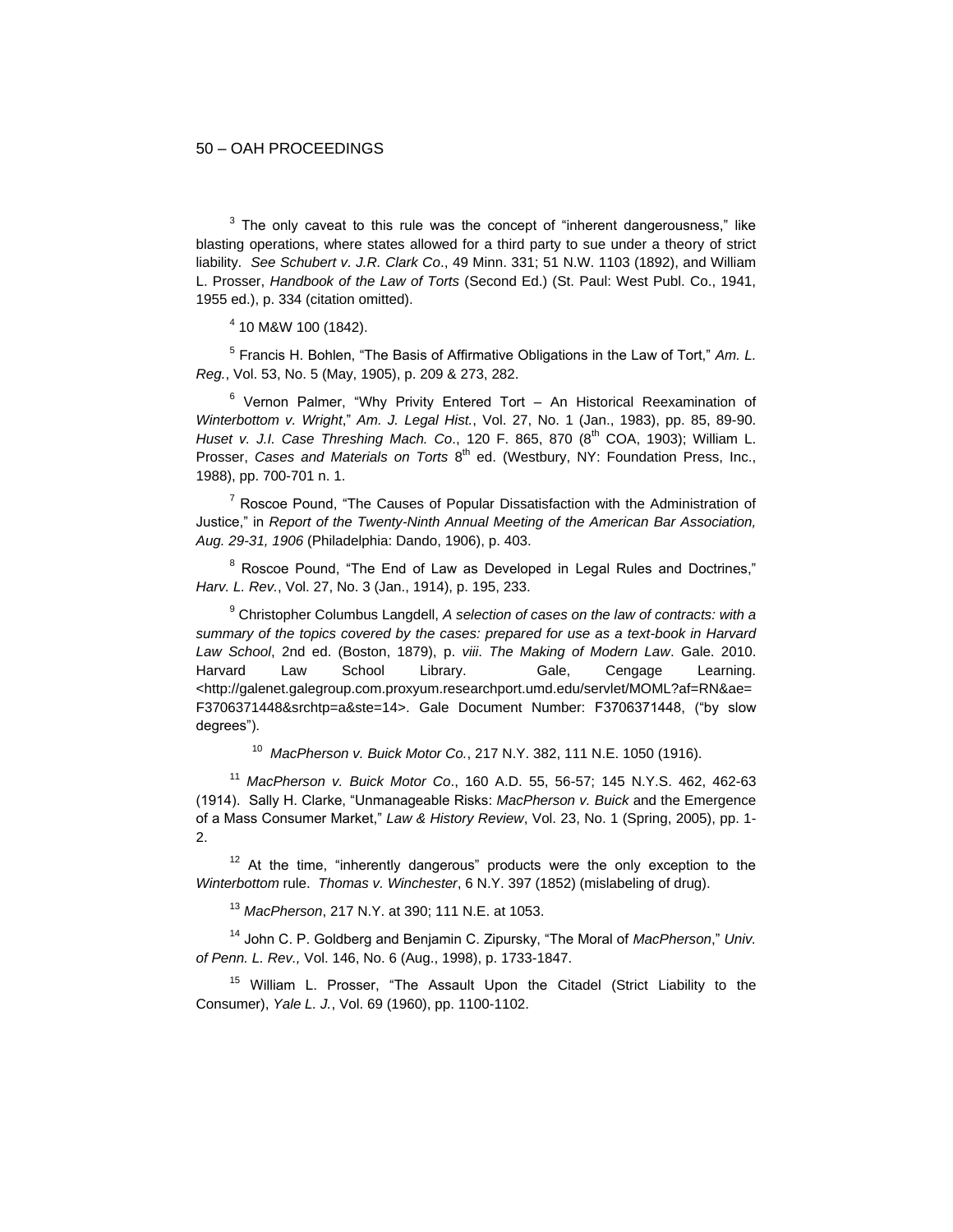$16$  George L. Priest, "The Invention of Enterprise Liability: A Critical History of the Intellectual Foundations of Modern Tort Law," *J. Legal Stud.*, Vol. 14, No. 3 (Dec., 1985), pp. 461-462.

<sup>17</sup> The Shepard's citation service in the Lexis database shows that *MacPherson* has been cited in 998 law review articles. No doubt Benjamin Cardozo's authorship increased the apparent prominence and importance of the case for scholars and courts alike. Examples include Andrew L. Kaufman, *Cardozo* (Cambridge: Harvard, 1998), and G. Edward White, *The American Judicial Tradition: Profiles of Leading American Judges* (New York: Oxford, 1976) (Chapter 10). James A. Henderson, Jr., "*MacPherson v. Buick Motor Co.*: Simplifying the Facts While Reshaping the Law," in Robert L. Rabin and Stephen D. Sugarman, eds., *Tort Stories* (New York: Foundation Press, 2003), 14-72.

<sup>18</sup> Robert E. Keeton, *Venturing to Do Justice: Reforming Private Law* (Cambridge: Harvard Univ. Press, 1969), p. 3. George L. Priest, "The Invention of Enterprise Liability: A Critical History of the Intellectual Foundations of Modern Tort Law," *J. Legal Stud.*, Vol. 14, No. 3 (Dec., 1985).

 $19$  Robert C. Bird and Donald J. Smythe, "Social Network Analysis and the Diffusion of the Strict Liability Rule for Manufacturing Defects, 1963-87," Law & Social Inquiry (forthcoming 2011), p. 4.

<sup>20</sup> John G. Fleming, "The Role of Negligence in Modern Tort Law," *Va. L. Rev.*, Vol. 53, No. 4 (May, 1967), pp. 838-840 (absolute liability); Guido Calabresi and Jon T. Hirschoff, "Toward a Test for Strict Liability in Torts," *Yale L. J.*, Vol. 81, No. 6 (May, 1972) (allocating responsibility on case-by-case basis); James A. Henderson, Jr., and Aaron D. Twerski, "Closing the American Products Liability Frontier: The Rejection of Liability Without Defect," *N.Y.U. L. Rev.*, Vol. 66 (Nov., 1991), pp. 1271-1273 (doctrinal change aiding plaintiff recovery).

<sup>21</sup> Melvin Belli apparently coined the term "tort revolution." Belli, ed., *Trial and Tort Trends, 1964-65 Seminar*, p. 3 (quoted in Ben Field, *Activism in Pursuit of the Public Interest: The Jurisprudence of Chief Justice Roger J. Traynor* (Berkeley: Berkeley Public Policy Press, 2003), p. 103).

<sup>22</sup> William L. Prosser, *Handbook of the Law of Torts*, 2d ed. (St. Paul: West Publ. Co., 1955), pp. 345-49, 510-11. Prosser contended manufacturers should bear "full responsibility" for defective products.

 $23$  Roger J. Traynor, "The Ways and Meanings of Defective Products and Strict Liability," *Tenn. L.R.*, Vol. 32, No. 3 (Spring, 1965), p. 363.

<sup>24</sup> James R. Hackney, Jr., "The Intellectual Origins of American Strict Products Liability: A Case Study in American Pragmatic Instrumentalism," *The American Journal of Legal History*, Vol. 39, No. 4 (Oct., 1995), pp. 443-509.

 $25$  Steven P. Croley and Jon D. Hanson, "Rescuing the Revolution: The Revived Case for Enterprise Liability," *Mich. L. Rev.*, Vol. 91, No. 4 (Feb., 1993), pp. 695-712.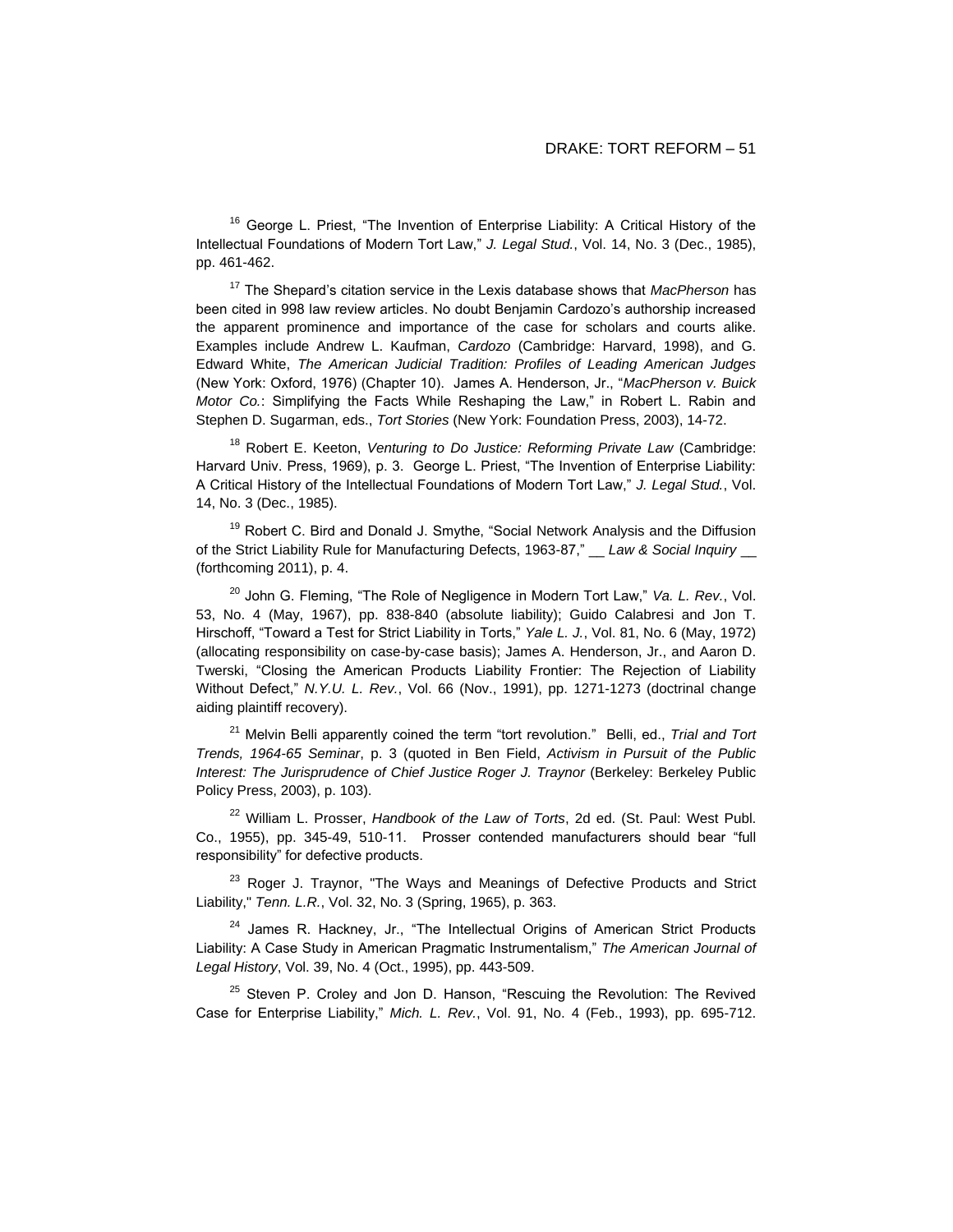Victor Schwartz, Kathryn Kelly & David F. Partlett, *Prosser, Wade and Schwartz's Torts: Cases and Materials* (Minneapolis: Foundation Press, 12th ed., 2010), pp. 830-832.

<sup>26</sup> George L. Priest, "The Modern Expansion of Tort Liability: Its Sources, Its Effects, and Its Reform," *J. of Econ. Perspectives*, Vol. 5, No. 3 (Summer, 1991), p. 31.

 $27$  George L. Priest, "The Invention of Enterprise Liability: A Critical History of the Intellectual Foundations of Modern Tort Law," *J. Legal Stud.*, Vol. 14, No. 3 (Dec., 1985), p. 461-528; G. Edward White, *Tort Law in America: An Intellectual History* (Expanded Edition) (New York: Oxford Univ. Press, 1980, 2003 ed.); White, "From Sociological Jurisprudence to Realism: Jurisprudence and Social Change in Early Twentieth-Century America," *Va. L. Rev*., Vol. 58, No. 6 (Sept., 1972), pp. 999-1028; and *The American Judicial Tradition: Profiles of Leading American Judges* (New York: Oxford Univ. Press, 1976).

<sup>28</sup> William M. Landes and Richard A. Posner, "A Positive Economic Analysis of Products Liability," *J. of Legal Studies*, Vol. 14, No. 3 (Dec., 1985), pp. 547, 551-553.

<sup>29</sup> Sally H. Clarke, "Unmanageable Risks: *MacPherson v. Buick* and the Emergence of a Mass Consumer Market," *Law & History Review*, Vol. 23, No. 1 (Spring, 2005), p. 1- 52.

 $30$  John Fabian Witt, "Speedy Fred Taylor and the Ironies of Enterprise Liability," *Columbia L. Rev.*, Vol. 103, No. 1 (Jan., 2003), p. 1-49.

<sup>31</sup> 59 Cal.2d 57, 27 Cal.Rptr. 697, 377 P.2d 897 (1963).

 $32$  Roger J. Traynor, Speech to the Virginia Trial Lawyers Association, p. 4, Box 8, File 24 (April, 1970), The Roger J. Traynor Collection, U.C. Hastings College of the Law, Traynor Center/Special Collections.

<sup>33</sup> Roger J. Traynor, "The Ways and Meanings of Defective Products and Strict Liability," *Tenn. L. Rev.*, Vol. 32, No. 3 (Spring, 1965), p. 364.

<sup>34</sup> G. Alan Tarr and Mary Cornelia Aldis Porter, *State Supreme Courts in State and Nation* (New Haven: Yale, 1988), p. 40.

<sup>35</sup> Charles S. Lopeman, *The Activist Advocate: Policy Making in State Supreme Courts* (Westport, CT: Praeger Publ., 1999), p. 2.

<sup>36</sup> Bradley C. Canon and Lawrence Baum, "Patterns of Adoption of Tort Law Innovations: An Application of Diffusion Theory to Judicial Doctrines," *APSR*, Vol. 75, No. 4 (Dec., 1981), p. 985.

 $37$  N.E.H. Hull, "Restatement and Reform: A New Perspective on the Origins of the American Law Institute," *Law & Hist. Rev*., Vol. 8, No. 1 (1990), pp. 55-56.

<sup>38</sup> Folder 69-10, ALI/Second/Torts/Drafting/CD No. 16, 1963 Nov. 1, unnumbered page, referred to as "Pink Sheet" with "Suggested Questions for the Council," in the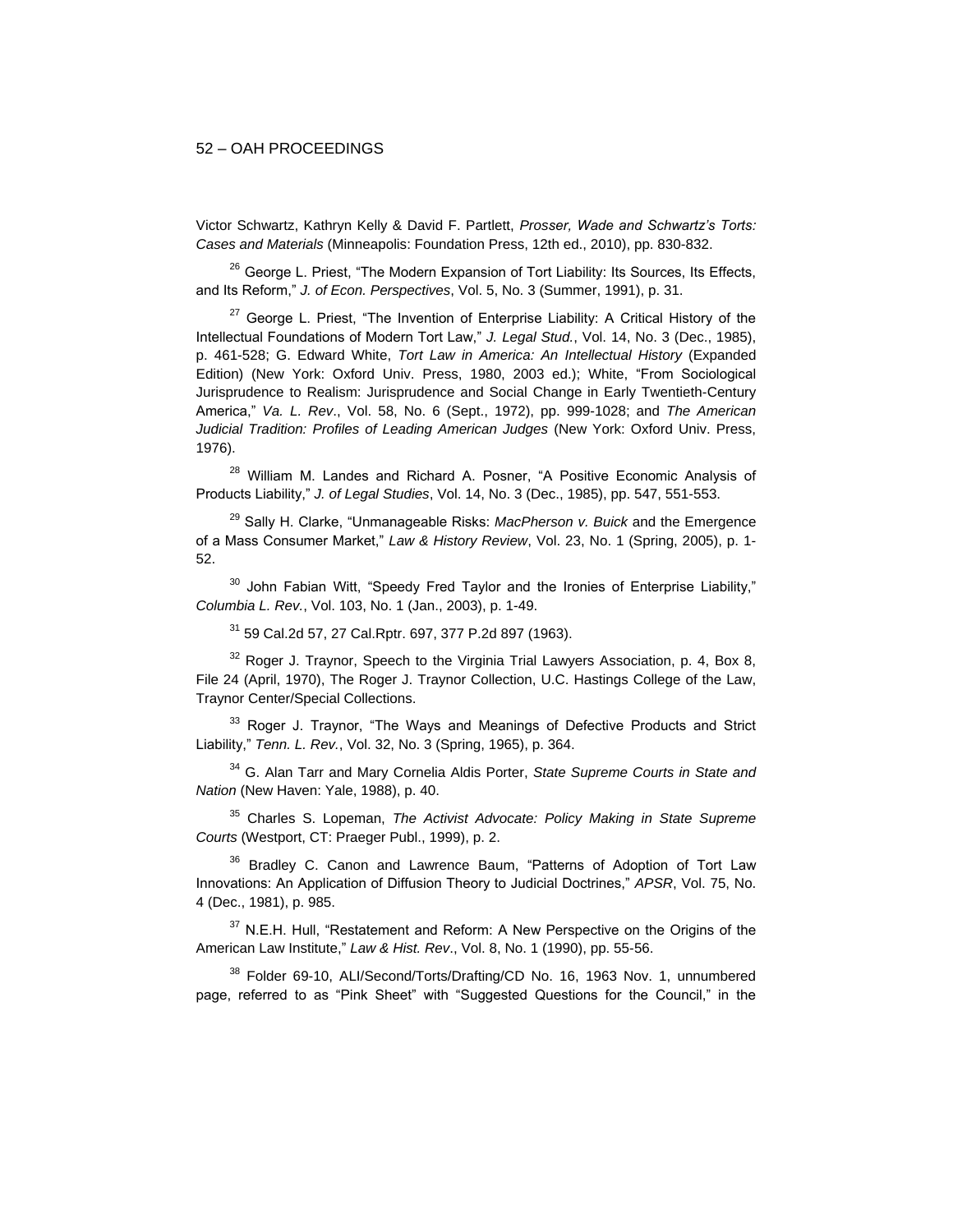Second Restatement of the Law Records, American Law Institute Archives, ALI.04.002, Biddle Law Library, University of Pennsylvania Law School, Philadelphia, PA.

 $39$  ALI. The 120<sup>th</sup> Meeting of the Council (Dec. 12-14, 1963), p. 9.

<sup>40</sup> Cornelius F. Murphy, Jr., "Medieval Theory and Products Liability," *B.C. Indus. and Comm. L. Rev.*, Vol. 3, No. 1 (Fall, 1961), p. 29. Traynor was offered committee membership in late 1963. ALI, The 119<sup>th</sup> Meeting of the Council (May 21, 1963), p. 5; ALI, The 120<sup>th</sup> Meeting of the Council (Dec. 12-14, 1963), p. 2 in Council Meeting Minutes (1923-1990), Biddle Law Library, University of Pennsylvania Law School, Philadelphia, PA, available online at http://www.law.upenn.edu/bll/archives/ali/minutes/8019-11.pdf. Volumes 1 and 2 of the Restatement of Torts (Second), including §402A, were published in 1965. Volumes 3 and 4 were published in 1977 and 1979, respectively. ALI, Publications Catalog,

http://www.ali.org/index.cfm?fuseaction=publications.ppage&node\_id=120.

<sup>41</sup> Jonathan R. Macey, "The Transformation of the American Law Institute," *Geo. Wash. L. Rev.*, Vol. 61, No. 4 (Apr., 1993), p. 1212, 1216.

<sup>42</sup> Herbert F. Goodrich, "The Story of the American Law Institute," *Wash. U. L. Q.*, Vol. 1951, No. 3 (June, 1951), p. 283, 292.

<sup>43</sup> Editorial, "The A.L.I. at Fifty," *A.B.A. J.*, Vol. 59, No. 7 (July, 1973), p. 761.

<sup>44</sup> Hans A. Linde, "Courts and Torts: 'Public Policy' Without Public Politics?" *Val. U. L. Rev.*, Vol. 28, No. 3 (Spring, 1994), p. 821, 841 n. 86.

<sup>45</sup> Shapiro, "Decentralized Decision-Making in the Law of Torts," pp. 50-51 (trends in sister states). Canon and Baum, "Patterns of Adoption of Tort Law Innovations: An Application of Diffusion Theory to Judicial Doctrines," *The American Political Science Review*, Vol. 75, No. 4 (Dec., 1981) (population).

<sup>46</sup> Peter Harris, "Difficult Cases and the Display of Authority," *J. L. Econ. & Org.,* Vol. 1 (Fall, 1985), pp. 215-16; Gregory A. Caldeira, "The Transmission of Legal Precedent: A Study of State Supreme Courts," *American Political Science Review,* Vol. 79 (1985), pp. 178-93.

<sup>47</sup> Bradley C. Canon and Lawrence Baum, "Patterns of Adoption of Tort Law Innovations: An Application of Diffusion Theory to Judicial Doctrines," *American Political Science Review*, Vol. 75, (1981), pp. 975-987 (identifying adoption of 23 plaintiff-oriented tort doctrines between 1876 and 1975); Baum, "Courts and Policy Innovation," pp. 423-24.

<sup>48</sup> Bradley C. Canon and Lawrence Baum, "Patterns of Adoption of Tort Law Innovations: An Application of Diffusion Theory to Judicial Doctrines," *The American Political Science Review*, Vol. 75, No. 4 (Dec., 1981), p. 975-987. *See also* Richard A. Posner, "Explaining the Variance in the Number of Torts Suits Across U.S. States and Between the United States and England," *Journal of Legal Studies*, Vol. 26 (June, 1997), p. 477-489 (Urbanization, income, insurance, and population are all measurable factors.).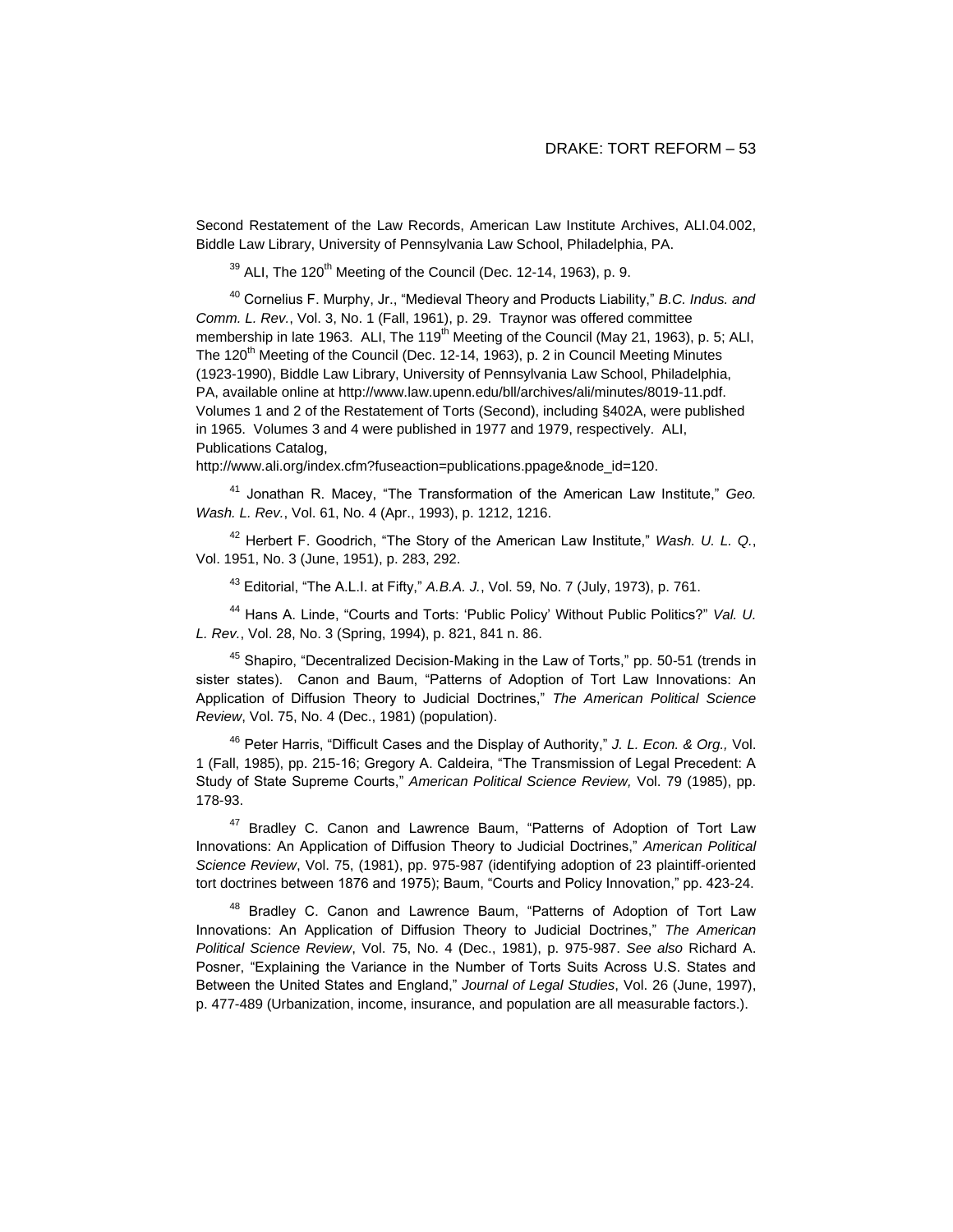$49$  Theodore Eisenberg and James A. Henderson, Jr., "Inside the Quiet Revolution in Products Liability," *UCLA L. Rev*., Vol. 39 (April, 1992), pp. 795-796; Henderson and Eisenberg, "The Quiet Revolution in Products Liability: An Empirical Study of Legal Change," *UCLA L. Rev*., Vol. 37 (Feb., 1990), p. 479-553.

<sup>50</sup> Robert A. Kagan, "Do Lawyers Cause Adversarial Legalism? A Preliminary Inquiry" *Law & Social Inquiry*, Vol. 19, No. 1 (Winter, 1994), pp. 1-62. Maurice Rosenberg, "Contemporary Litigation in the United States," in Harry W. Jones, ed., *Legal Institutions Today: English and American Approaches Compared* (Chicago: American Bar Assn, 1977), p. 153. Marlene Adler Marks, *The Suing of America: Why and How We Take Each Other to Court* (New York: Seaview, 1981), and Jethro K. Lieberman, *The Litigious Society* (New York: Basic, 1981). For contrary views, see Marc Galanter, "An Oil Strike in Hell: Contemporary Legends About the Civil Justice System," *Arizona L. Rev.*, Vol. 40, No. 3 (1998), pp. 717-52; Thomas F. Burke, *Lawyers, Lawsuits, and Legal Rights: The Battle Over Litigation in American Society* (Berkeley: Univ. of Calif. Press, 2002); and William Haltom and Michael McCann, *Distorting the Law: Politics, Media, and the Litigation Crisis* (Chicago: Univ. of Chicago Press, 2004).

<sup>51</sup> William L. Prosser, "The Fall of the Citadel (Strict Liability to the Consumer)," *Minn. L. Rev*., Vol. 50, No. 5 (1966), p. 791.

<sup>52</sup> Michael E. Solimine, "The Quiet Revolution in Personal Jurisdiction," *Tulane L. Rev.*, Vol. 73 (Nov., 1998), pp. 38-39, 54.

<sup>53</sup> William Haltom and Michael McCann, *Distorting the Law: Politics, Media, and the Litigation Crisis* (Chicago: Univ. of Chicago Press, 2004); Stephen S. Meinhold and David W. Neubauer, "Exploring Attitudes About the Litigation Explosion," *Justice Sys. J.*, Vol. 22, No. 2 (2001), p. 105-115.

<sup>54</sup> James Willard Hurst, "The Functions of Courts in the United States, 1950-1980," *Law and Society Review*, Vol. 15 (1980-1981), pp. 403, 418.

<sup>55</sup> Eric Helland, Jonathan Klick and Alexander Tabarrok, "Data Watch: Tort-Uring the Data," *The Journal of Economic Perspectives*, Vol. 19, No. 2 (Spring 2005), p. 207, 209 Tbl. 1, 210 Fig. 1. *See* Study No. 6232, available online at http://www.icpsr.umich.edu.

<sup>56</sup> George L. Priest, "Understanding the Liability Crisis," *Proceedings of the Academy of Political Science*, Vol. 37, No. 1, New Directions in Liability Law (1988), pp. 198-99.

<sup>57</sup> U.S. Department of Commerce, *Interagency Task Force on Product Liability: Final Report* (Washington, D.C.: 1978), p. I-26.

<sup>58</sup> Bradley C. Canon and Lawrence Baum, "Patterns of Adoption of Tort Law Innovations: An Application of Diffusion Theory to Judicial Doctrines," *The American Political Science Review*, Vol. 75, No. 4 (Dec., 1981), p. 985.

59 Shapiro, "Decentralized Decision-Making in the Law of Torts," p. 54.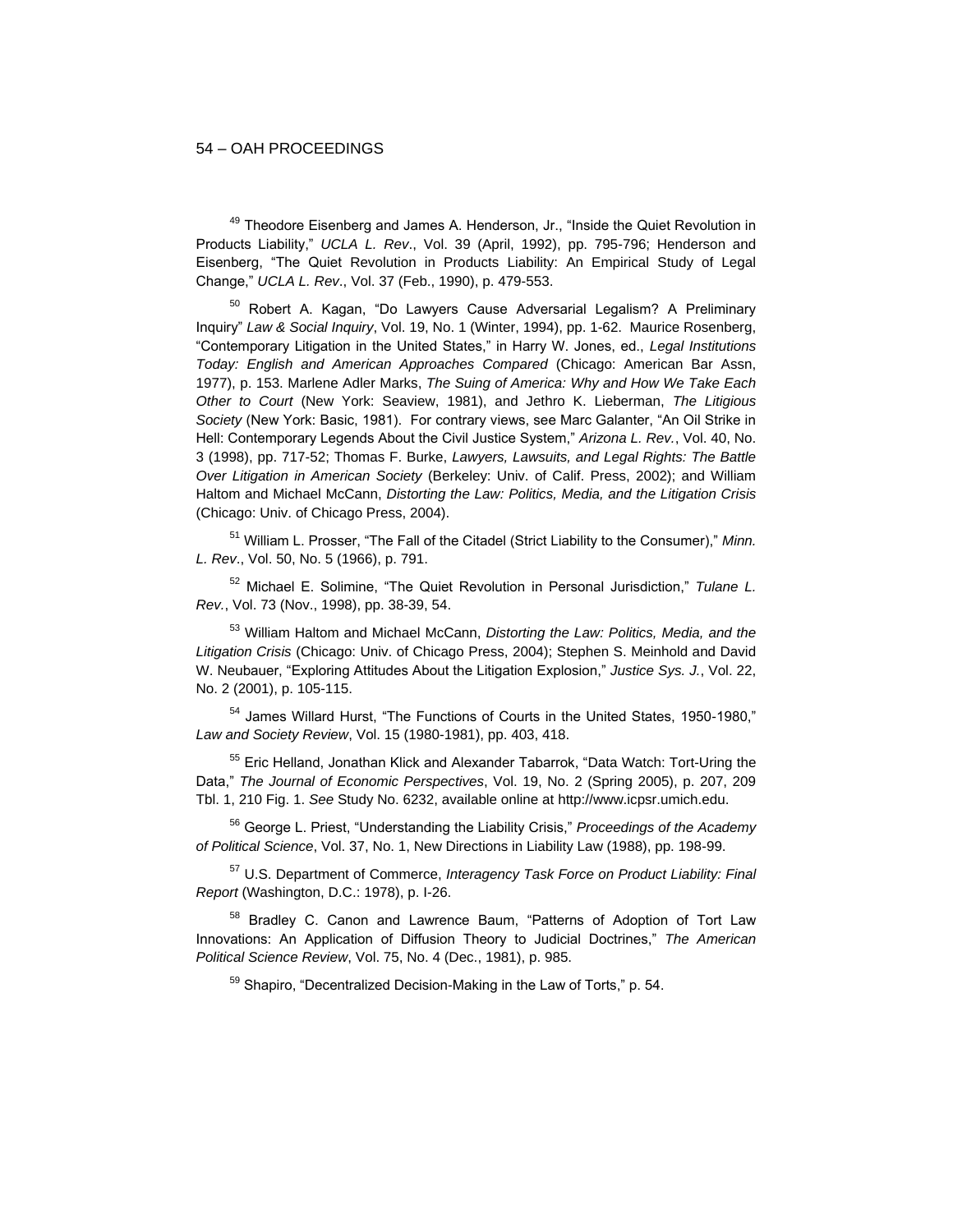<sup>60</sup> "An Expanded History of the ATLA/AAJ," http://www.justice.org/cps/rde/xchg/justice/hs.xsl/2079.htm.

<sup>61</sup> John Fabian Witt, *Patriots and Cosmopolitans: Hidden Histories of American Law*  (Cambridge: Harvard, 2007), pp. 242-243.

<sup>62</sup> Davidson Ream, *A History of DRI: Serving the Defense Bar* (Chicago: Defense Research Inst., 2005), pp. 1-2.

<sup>63</sup> Jonathan Evan Maslow, "Products Liability Comes of Age," *Juris Doctor* (Feb., 1975), p. 23, located in Box 25, File 7, The Roger J. Traynor Collection, U.C. Hastings College of the Law, Traynor Center/Special Collections.

<sup>64</sup> William E. Nelson, *The Legalist Reformation: Law, Politics, and Ideology in New York, 1920-1980* (Chapel Hill: UNC, 2001), p. 7.

<sup>65</sup> Bradley C. S. Watson, *Living Constitution, Dying Faith: Progressivism and the New Science of Jurisprudence* (Wilmington, DE: ISI Books, 2009), p. 153.

<sup>66</sup> Allen E. Broussard, *A California Supreme Court Justice Looks at Law and Society, 1964-1996* (Berkeley: Regents of the Univ. of CA, 1997), p. 203.

<sup>67</sup> *Atkins v. American Motors Corp*., 335 So. 2d 134, 141-42 (Ala., 1976). The U.C.C. was a model act and deviations from the provisions of the model act were referred to as "non-uniform."

 $68$  The most significant modification of the model act was the prohibition on sellers attempting to exclude liability for personal injury damages arising "in the case of consumer goods." Code of Ala. § 7-2-316(5) (2008). William Prosser interpreted Alabama's UCC statute as a statutory enactment of strict liability. William L. Prosser, "The Fall of the Citadel," *Minn. L. Rev*. Vol. 50 (1965-66), p. 796.

<sup>69</sup> *Atkins v. American Motors Corp*., 335 So. 2d 134 (Ala., 1976) (defective manufacture and design) and *Casrell v. Altec Industries, Inc*., 335 So. 2d 128 (Ala., 1976) (defective design).

<sup>70</sup> *Casrell v. Altec Industries, Inc*., 335 So. 2d 128, 134 (Ala., 1976).

<sup>71</sup> *Atkins*, 335 So. 2d at 137.

<sup>72</sup> *Casrell v. Altec Industries, Inc*., 335 So. 2d at 132.

<sup>73</sup> *Atkins*, 335 So. 2d at 140-43.

<sup>74</sup> *Atkins*, 335 So. 2d at 140-41.

<sup>75</sup> *Atkins*, 335 So. 2d at 141.

<sup>76</sup> *Terry v. Double Cola Bottling Co., Inc.*, 263 N.C. 1, 138 S.E.2d 753 (1964); *Tedder v. Pepsi-Cola Bottling Co. of Raleigh, N.C., Inc.*, 270 N.C. 301, 154 S.E.2d 337 (1967).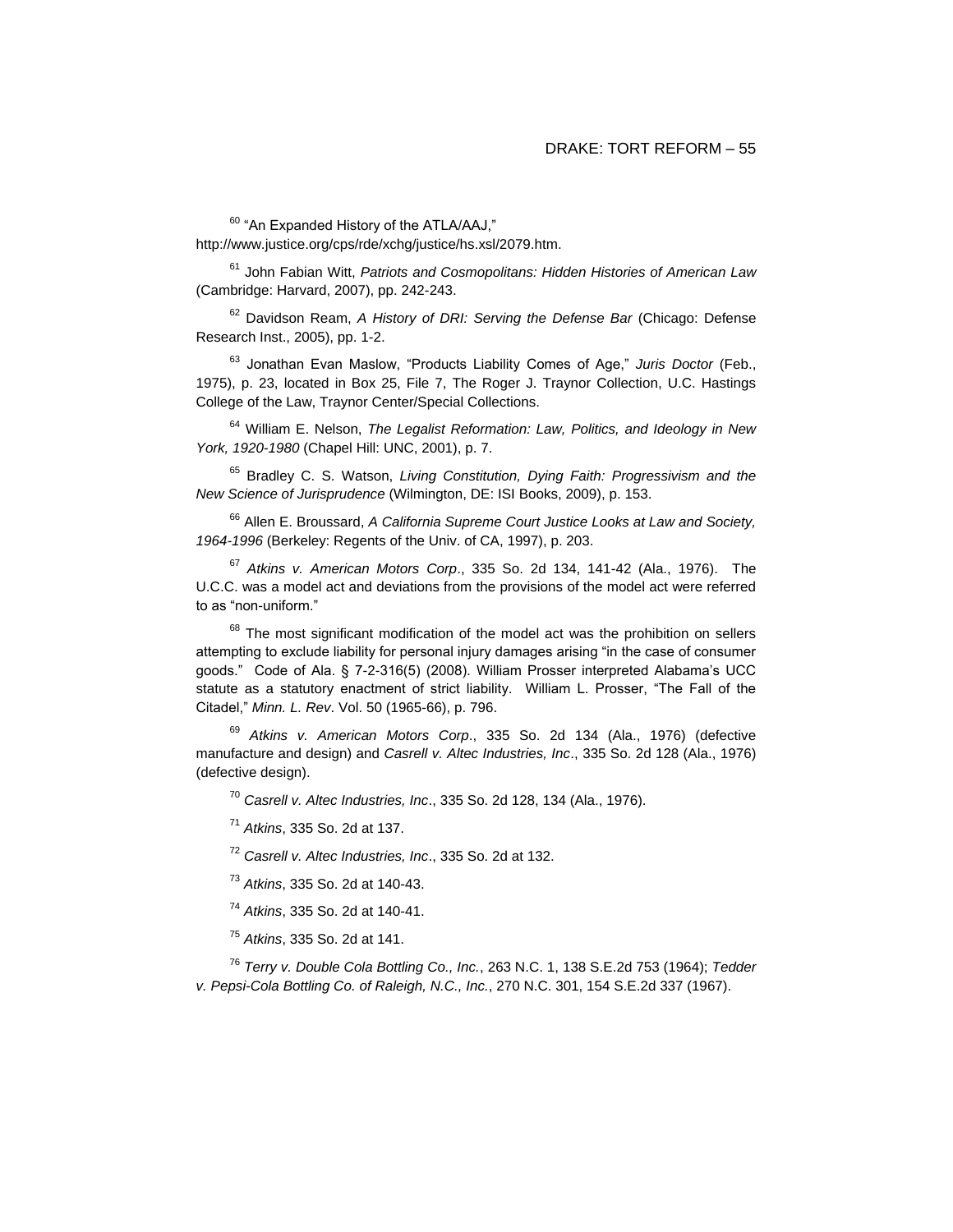<sup>77</sup> *Tedder*, 270 N.C. at 305, 154 S.E.2d at 339 (citing most of legal scholar William L. Prosser's then-recent articles on the abrogation of negligence, warranties, and the doctrine of privity in favor of strict liability).

<sup>78</sup> S.B. 746, "Product Liability Act," North Carolina Senate Journal, First Session 1977 (May 23, 1977), pp. 574-75 [Kyre, pp. 82-84]. Introduced by Senators E. Lawrence Davis III (D-Winston-Salem), J. J. Harrington (D-Lewiston), Carl D. Totherow (D-Winston-Salem), and Robert B. Jordan, III (D-Mount Gilead). [Kyre, p. 11.] Invaluable research assistance regarding this Act was provided by the work of Kenneth Kyre, Jr., an attorney in private practice in North Carolina, who compiled and photocopied many original public legislative documents regarding the legislative history of the Product Liability Act in its various incarnations and amendments. Mr. Kyre's legislative history is not an interpretive or analytical work and apparently none of the text is his own, with the exception of a chronologically organized table of contents. Rather it is a compilation and organization of photocopies of original public documents. All interpretations regarding these materials are my own. His compilation is available at the North Carolina Legislative Library in Raleigh, North Carolina and is entitled *Legislative History of the Products Liability Act and the Products Liability Statute of Repose: Senate Bill 189, N.C. Gen. Stat. Chapter 99B and § 1-50(a)(6) (And the History of Senate Bill 746, House Bill 235, and House Bill 993)*, 1 vol. (various foliations): ill.; 30 cm., by Kenneth Kyre, Jr., of Pinto Coates Kyre & Brown, PLLC of Greensboro, N.C. (August, 2007). Call No. KFN 7597.7 .L44 2007. Hereinafter cited as "Kyre".

 $79$  N.C. Bill Book (Senate Bill 746), pp. 1-3, [Kyre, pp. 82-84].

<sup>80</sup> Minutes of N.C. Senate Judiciary II Committee, at 2 (May 31, 1977), [Kyre, pp. 85-86].

<sup>81</sup> James L. Crovle, "An Impact Analysis of Judge-Made Products Liability Policies," *Law & Soc'y Rev.*, Vol. 13, No. 4 (Summer, 1979), p. 949-69.

<sup>82</sup> "Product Liability: A Tale Written in Red Ink," *J. of American Ins.*, Vol. 52, No. 3 (Fall, 1976), pp. 16-17.

<sup>83</sup> U.S. Department of Commerce, *Interagency Task Force on Product Liability: Final Report*, (Washington, D.C.: 1978), pp. VI-11-27.

<sup>84</sup> Minutes of N.C. Senate Judiciary II Committee, at 2 (May 31, 1977), [Kyre, pp. 85-86]. The quotes in this paper are from the legislative summaries, which paraphrase the views or statements of members and witnesses; there are rarely any first-person quotes from particular members or witnesses.

85 1977 N.C. House Journal (June 29, 1977), p. 1211; N.C. Bill Book (Senate Bill 746), Roll Call, N.C. House of Representatives, June 29, 1977, [Kyre, pp. 113-14]. There were no listed "no" votes. N.C. Bill Book (Senate Bill 746), [Kyre, p. 98].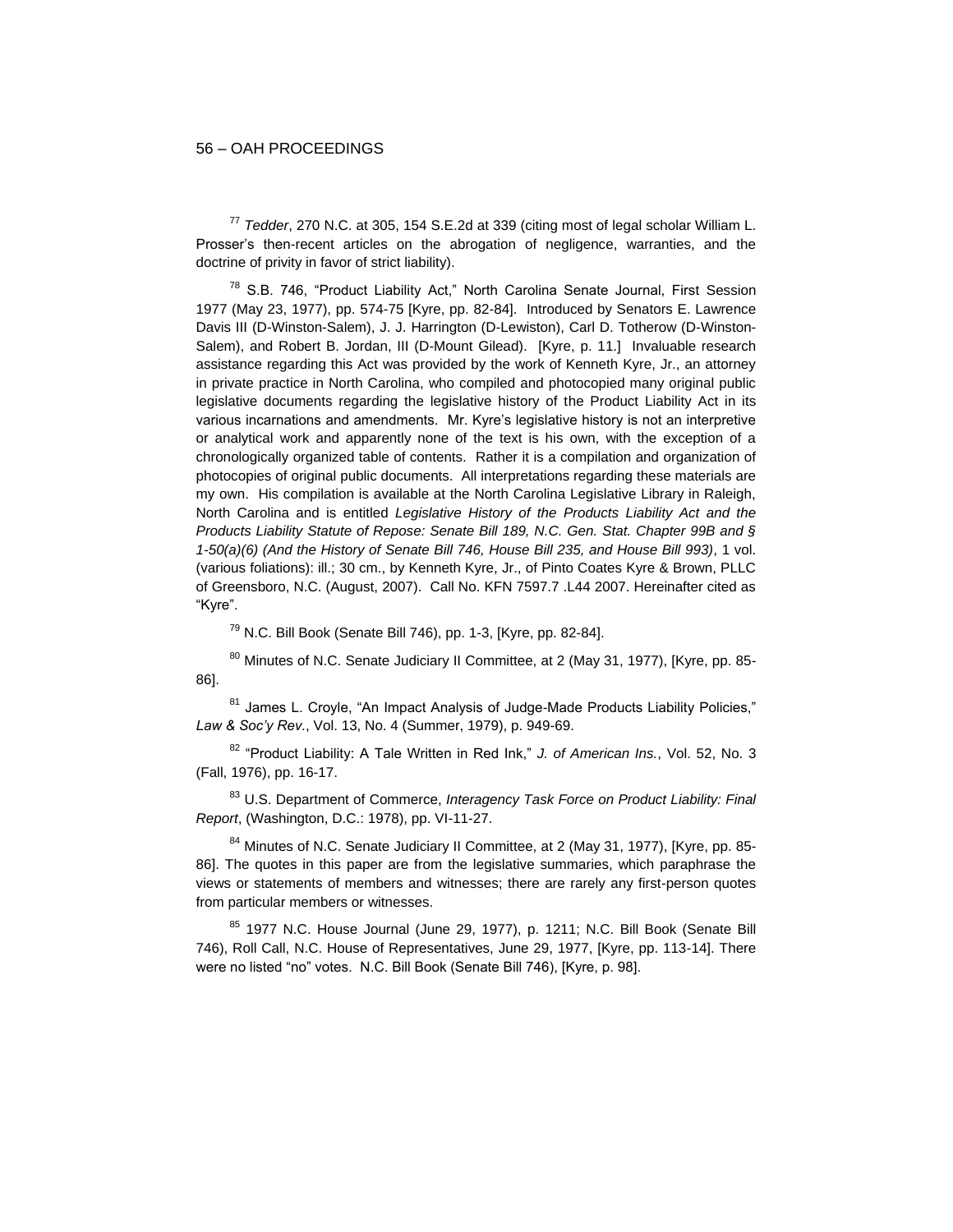<sup>86</sup> 1978 N.C. Senate Journal, p. 1418, [Kyre, p. 123]. Senator Marshall A. Rauch (D-Gastonia) moved that the Senate and House versions not be reconciled; he specifically requested the Senate not request conferees. Ibid.

 $87$  1979 N.C. Senate Journal (Senate Bill 189) (Jan. 29, 1979), p. 60, [Kyre, p. 126]. The bill had 23 co-sponsors. The House version was introduced on the same day. 1979 N.C. House Journal (House Bill 235) (Jan. 29, 1979), pp. 82-83, [Kyre, pp. 141-42]. The House bill had ten co-sponsors.

88 Charles F. Blanchard and Doug B. Abrams, "North Carolina's New Product Liability Act: A Critical Analysis," *Wake Forest L. Rev.*, Vol. 16, No. 2 (April 1980), p. 171.

89 Minutes of N.C. Committee on Manufacturing, Labor and Commerce, pp. 1-2 (Feb. 8, 1979), [Kyre, pp. 155-56]. Senator Robert B. Jordan, III, (D-Mount Gilead) introduced Howard Manning, a lobbyist on behalf of the North Carolina Products Liability Task Force, a group of manufacturers who wanted restrictions on product liability suits. Minutes of N.C. House Judiciary II Committee (Feb. 8, 1979), p. 2, [Kyre, p. 158].

 $90$  Minutes of N.C. House Judiciary II Committee (Feb. 8, 1979), p. 2, [Kyre, p. 158].

<sup>91</sup> Nineteen companies appeared before the N.C. Senate Committee on Manufacturing, Labor and Commerce. Minutes of the North Carolina Senate Committee on Manufacturing, Labor, and Commerce on Senate Bill 189 – Products Liability. Feb. 28, 1979, p. 1 [Kyre, p. 161].

92 Statement of W.L. Beerman, Jr., Chairman of the Government Liaison Council of the Greensboro Chamber of Commerce to the North Carolina Senate Committee on Manufacturing, Labor, and Commerce, and the North Carolina House Judiciary II Committee on Senate Bill 189 – Products Liability and House Bill 235 – Products Liability. Minutes of these committees, Feb. 28, 1979. [Kyre, p. 188].

93 Ibid., p. 2 [Kyre p. 162].

94 Statement of Allen Bailey of the N.C. Academy of Trial Lawyers to the North Carolina Senate Committee on Manufacturing, Labor, and Commerce, and the North Carolina House Judiciary II Committee on Senate Bill 189 – Products Liability and House Bill 235 – Products Liability. Minutes of these committees, Feb. 28, 1979. [Kyre, pp. 201- 07].

 $95$  N.C. Bill Book (House Bill 189) (May 23, 1979 for Senate, passing with 41 yes votes, 0 no votes, 11 absences) (May 24, 1979 for House, passing with 91 yes votes, 0 no votes, 29 absences) [Kyre, pp. 394-96, 405].

<sup>96</sup> N.C. Gen. Stat. § 99B-2(a) (1979).

97 N.C. Gen. Stat. § 99B-2(b) (1979).

<sup>98</sup> Jethro K. Lieberman and George J. Siedel, *Business Law and the Legal Environment* (San Diego: Harcourt Brace Jovanovich, 1985), pp. 445-446. The reforms in all fifty states and the District of Columbia from 1980 through 2011 have been collected by